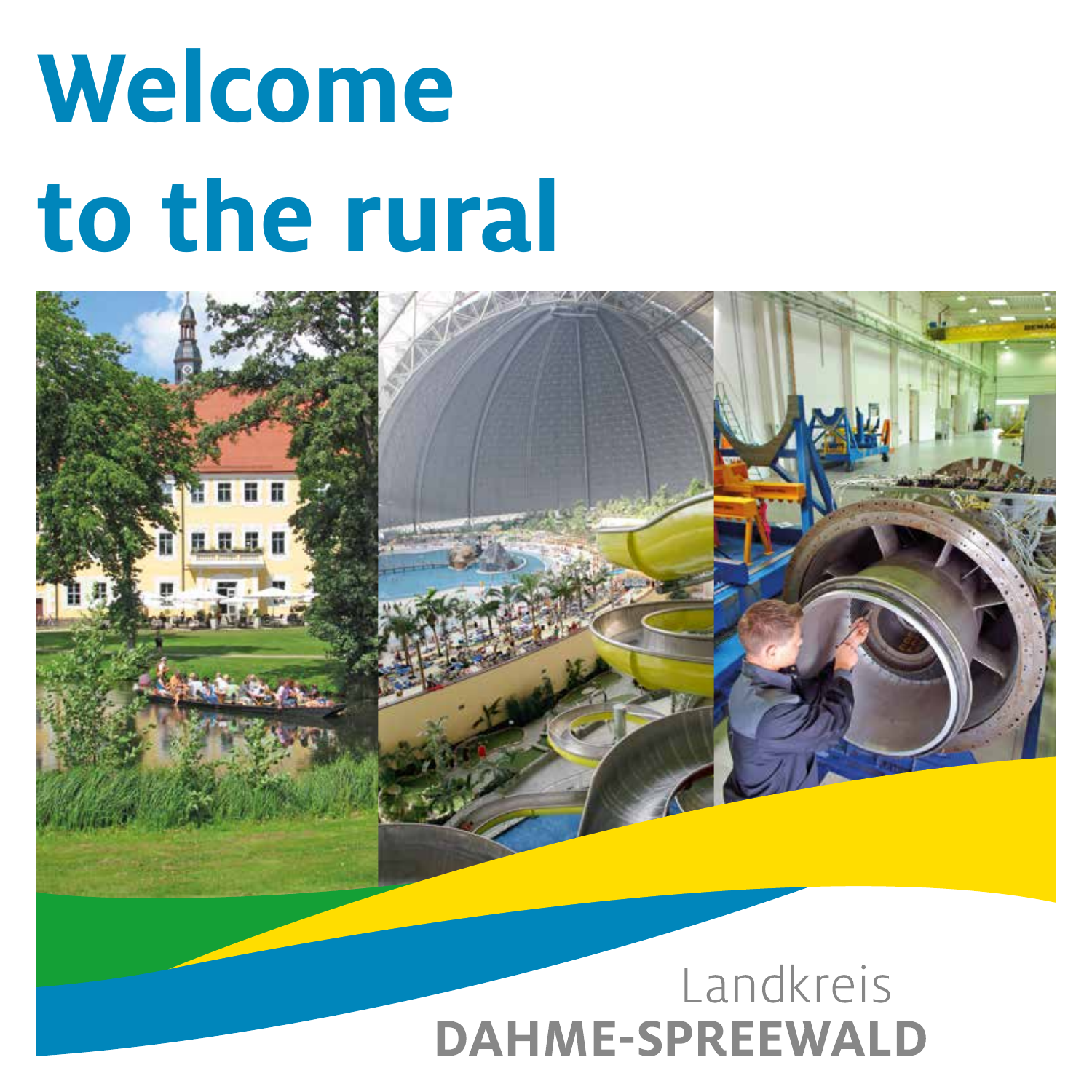# **Table of contents**

|     | I. Welcome to the rural district of Dahme-Spreewald                                            |           |
|-----|------------------------------------------------------------------------------------------------|-----------|
|     | District administrator's welcoming speech                                                      | 4         |
|     | Migration and integration mandatary's greetings                                                | 5         |
| 2.  | Being new in Dahme-Spreewald                                                                   | 6         |
| 2.1 | First steps                                                                                    |           |
|     | Aliens department, residents' registration office, school and day-care facilities for children | $6 - 9$   |
|     | 2.2 Advisory services for immigrants                                                           | $9 - 11$  |
|     | 2.3 Integration courses                                                                        | $11 - 12$ |
|     | 2.4 Language courses                                                                           | $12 - 13$ |
|     | II. Living in Dahme-Spreewald                                                                  |           |
| 3.  | Apartment                                                                                      | 13        |
|     | 3.1 Apartment-hunting                                                                          | $13 - 14$ |
|     | 3.2 Calculating the rent                                                                       | 14        |
| 4.  | Working in Dahme-Spreewald                                                                     | 15        |
| 4.1 | Employment agencies                                                                            | $15 - 16$ |
|     | 4.2 Looking for a job: Job centers                                                             | 16        |
|     | 4.3 LDS: education and jobs                                                                    | 17        |
|     | 4.4 Who is allowed to work?                                                                    | 17        |
|     | 4.5 Insurance agencies and taxes                                                               | $17 - 18$ |
|     | 4.6 Working as self-employed                                                                   | 18        |
|     | 4.7 Recognition of professional qualifications awarded abroad                                  | $18 - 19$ |
| 5.  | Facilities for Kids and Teenagers                                                              | 19        |
| 5.1 | Day-care facilities (Kitas)                                                                    | $19 - 21$ |
|     | 5.2 Elementary and secondary School                                                            | 21        |
|     | 5.3 Apprenticeship                                                                             | $22 - 24$ |
|     | 5.4 Studying in Dahme-Spreewald                                                                | $25 - 26$ |
|     | 5.5 Recognition of professional qualifications                                                 | $26 - 27$ |
|     | 5.6 Adult Education Center                                                                     | 27        |
| 6.  | Health care services                                                                           | $27 - 28$ |
| 7.  | Social engagement                                                                              | 29        |
| 8.  | Debt counselling                                                                               | 29        |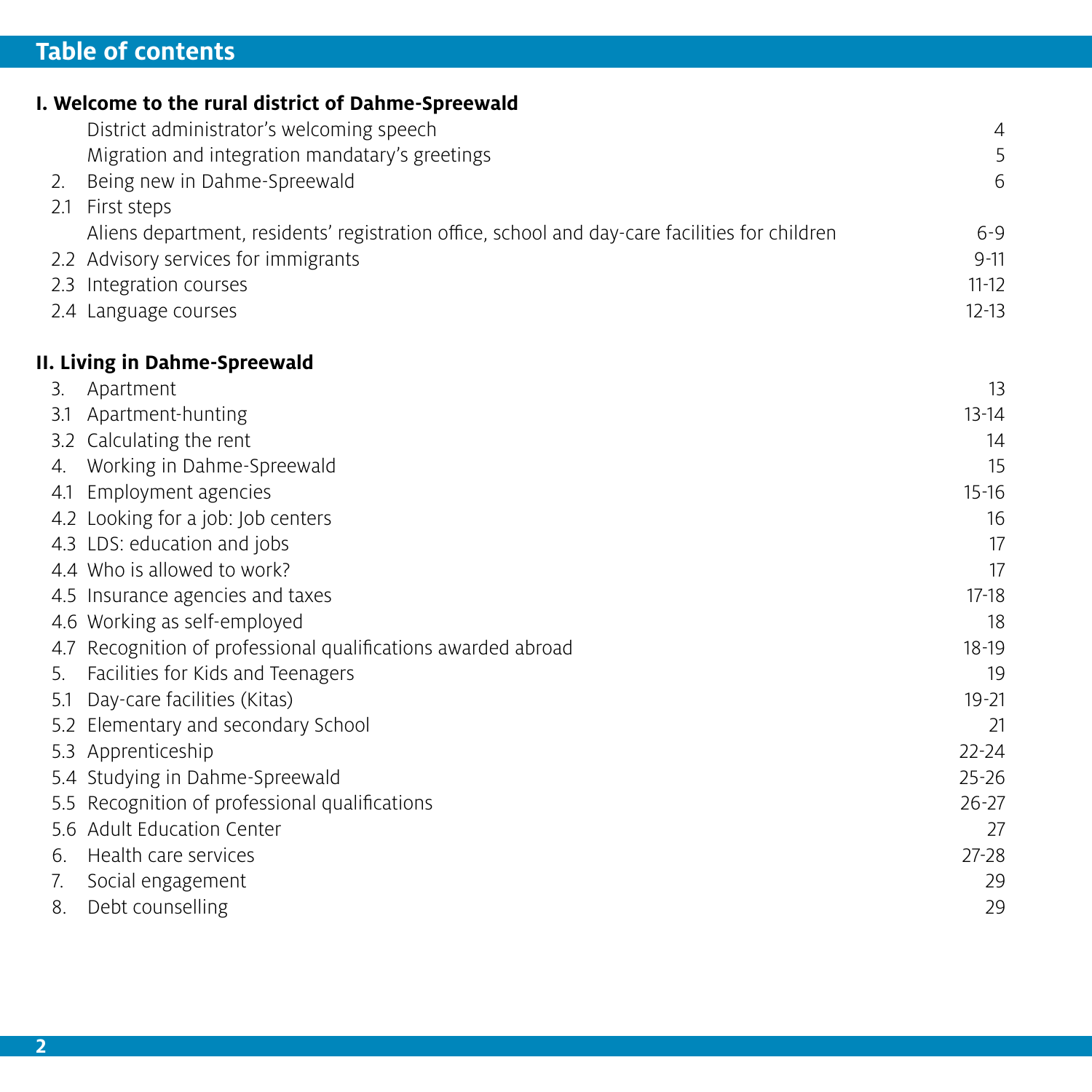# **III. Transportation, culture and leisure facilities**

| 9. Across Dahme-Spreewald                                        | 30        |
|------------------------------------------------------------------|-----------|
| 9.1 Public transport                                             | 30        |
| 9.2 Traveling with bike                                          | 30        |
| 9.3 Traveling with car                                           | $30 - 31$ |
| 10. Culture and free time                                        | 31        |
| 11. Sport                                                        | $31 - 32$ |
| IV. Long-term Integration                                        |           |
| 12. Further legal information about your stay in Dahme-Spreewald | 32        |
| 12.1 Right of residence                                          | $32 - 34$ |
| 12.2 Naturalization (Obtaining a citizenship)                    | 34        |
| V. Address information and useful contacts                       |           |
| Emergency numbers and medical emergencies                        | $35 - 36$ |
| Advisory services                                                | $37 - 38$ |
| Related links                                                    | 38        |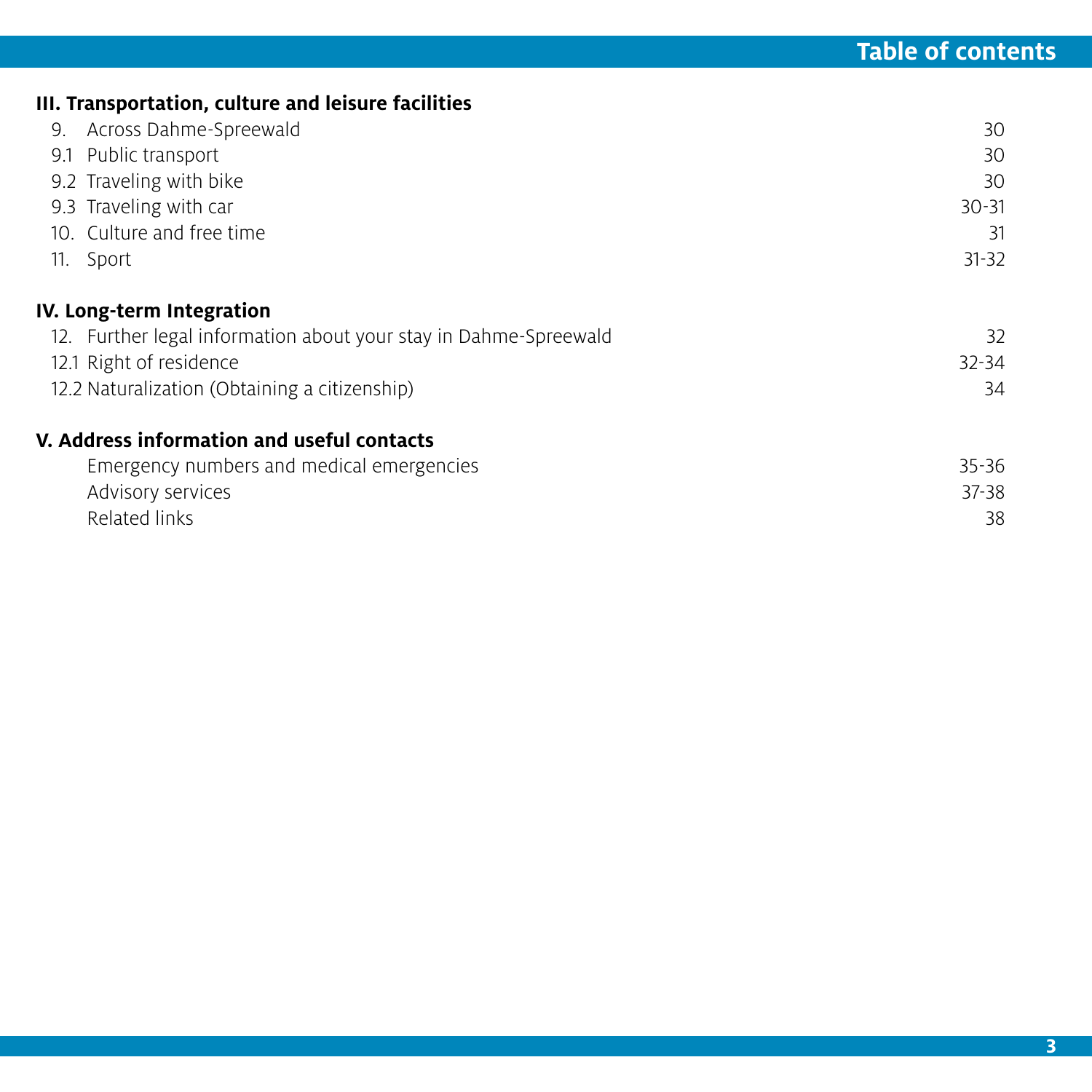# **District administrator's welcoming speech**

Dear fellow citizens

Please feel welcome to the rural district Dahme-Spreewald! By having opted for living here you have opted for a life surrounded by nature, a growing economy and a huge cooperation.

People from 98 different nations are already living here. This growing district has many chances to offer you. Dahme-Spreewald is one of the leading economical centres of east Germany. Located between the sizzling Metropole Berlin and the unique Spreewald´s wildlife you can't go wrong.

Nevertheless, a new beginning in a new and strange country is never an easy task. With this brochure we hope to help you with this task. Here you will find a set of several beneficial information that will provide you orientation and support in your adaptation process.



We want to help you and your family to be more integrated in many practical ways. And this regardless of the topic; dealing with idiomatic issues, participating in language courses, advisory in finding the right day care facility, financing education, etc.

Please do make the best of it! It will certainly help you to learn German faster and become part of our community.

I wish that you achieve the greatest possible start in your integration and that you get to feel yourself as an essential part our society.

Stephan Loge District adm.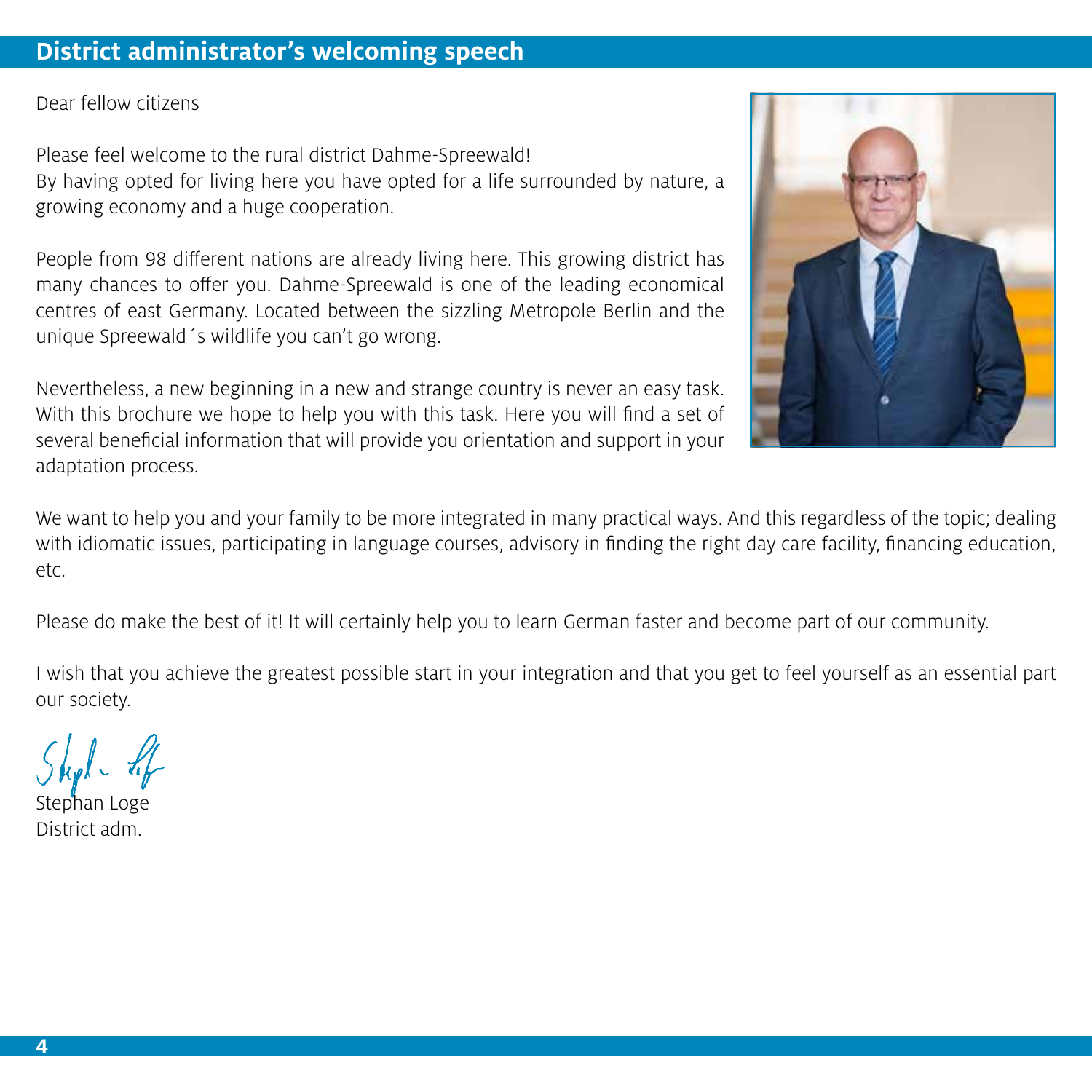# **Migration and integration mandatary's greetings**



Willkommen! Welcome! Bienvenue! Bienvenidos! Witamy Sveiki! Dobro došli!

Immigration characterizes our district since many years. We all benefit from the potentials and experiences that you are bringing with you to this country. I do hope that our district becomes your new and beloved home soon.

In order to minimize your fears and initial insecurities in your new start in this new society, we have designed this brochure with all the necessary information available. It will support you and give you some orientation. Political and bureaucratic structures often seem complex and confusing. However, many of you will be able to face this correctly by practicing and patience. Perhaps more than one date or meeting will be required to complete a certain legal process. But all this will change with time.

What should I do first? Where do I find the right language course for me? Where would someone take care of my children? Which school is the right one? Would I find a suitable residence? How does the public transport system work? Who can advise me on which matters? These and many other questions have we already answered for you in the next pages.

Surely, you will not find the precise answer to each of your specific questions instantly. My office remains available to you. You will find my contact information and the most important advisory institutions in page 36.

I invite you to become a central part of our community. Let's create a colourful, plural and tolerant future together!

1. Jour

Antje Jahn Migration and integration mandatary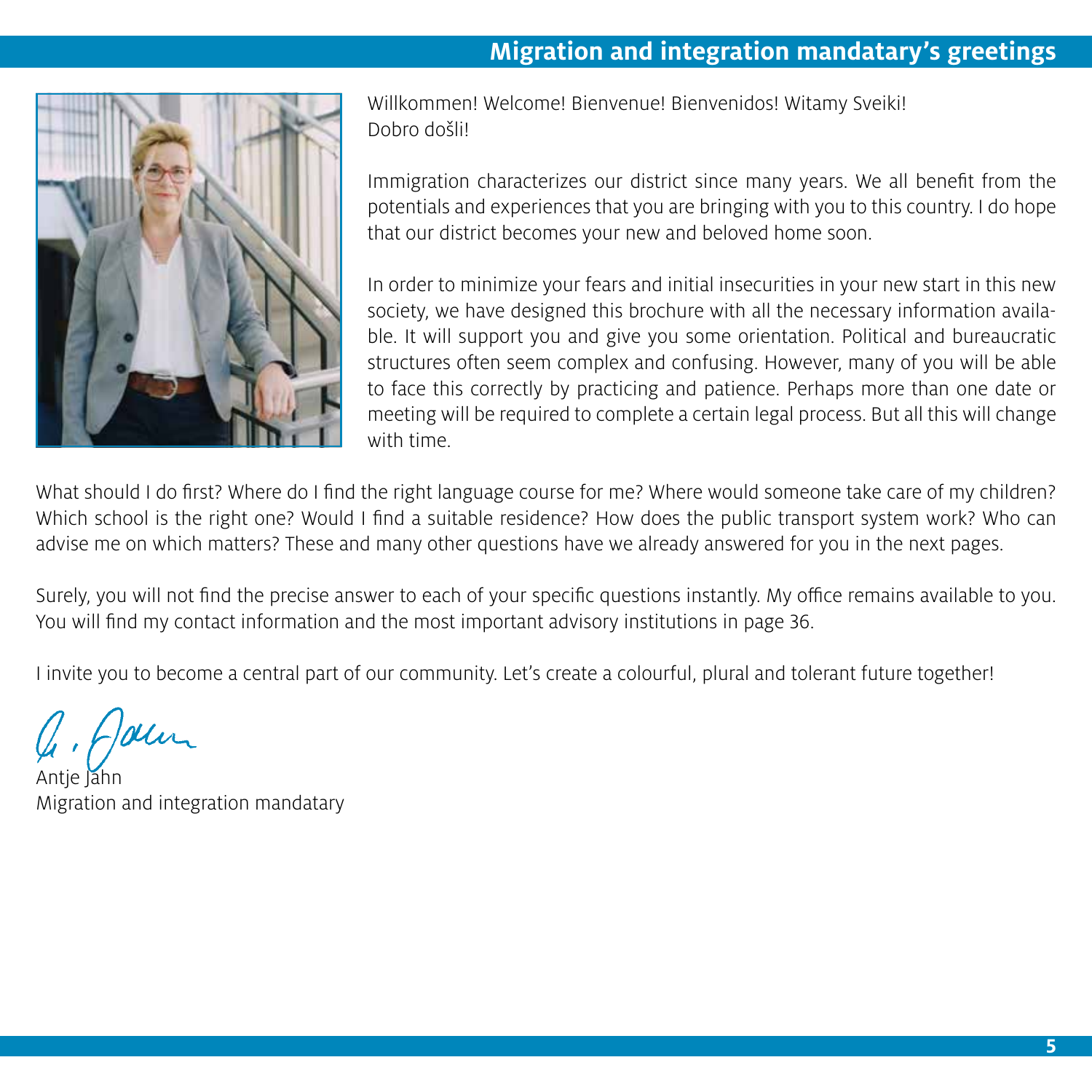A new start in a foreign environment is usually a very demanding project. There are some crucial tasks that have to be done as soon as possible after your arrival.

# **2.1 First steps**

# **Aliens department**

The Aliens department (in German "Ausländerbehörde") is the institution in charge of immigration. It decides on the residence, its duration and its end. It coaches and supervises its clients in order to clarify their legal status as quickly as possible and to determine the consequent measures. Moreover, this department handles the foreign and residential legal framework for those who seek Asylum.

Besides, it is the regional delegated institution to all foreigners who have or want to have a main residence in the rural district Dahme-Spreewald. The assistance given to the clients normally depends of the purpose of the stay and is independent of the nationality.

# **Functions:**

- Issuance and extension of the residence title for specific purposes (in German Aufenthaltstitel), the residence permit (Aufenthaltserlaubnis), the settlement permit (Niederlassungserlaubnis) and in some cases of the visa (Visa).
- Issuance of freedom of movement permits and EU long-term residence permits.
- Cooperation with the German representation in foreign countries for processes related with the visa (e.g. family reunion, marriage, Au-Pair employment and work stay)
- Issuance of travel ID and document replacement for foreigners.
- Issuance and extension of residence title for asylum purposes.
- Issuance and extension of connivance
- Determination of foreigners 'permit to work
- Evaluation of the obligation or the right to participate in an integration course in terms of the regulation on integration courses.

| Landkreis Dahme-Spreewald    |          | <b>Consultation hours</b> |  |
|------------------------------|----------|---------------------------|--|
| Ordnungsamt                  | Tuesday  | $08:00 - 12:00$           |  |
| Schulweg 1b                  |          | $13:00 - 18:00$           |  |
| 15711 Königs Wusterhausen    | Thursday | $08:00 - 12:00$           |  |
| Tel: 03375 26 26-0           |          | $13:00 - 16:00$           |  |
| Fax: 03375 26-2108           |          |                           |  |
| Mail: abh@dahme-spreewald.de |          |                           |  |



With this you can get an appointment with the Aliens Department online.

In order to reduce waiting times, we recommend you to set an appointment previous to your visit.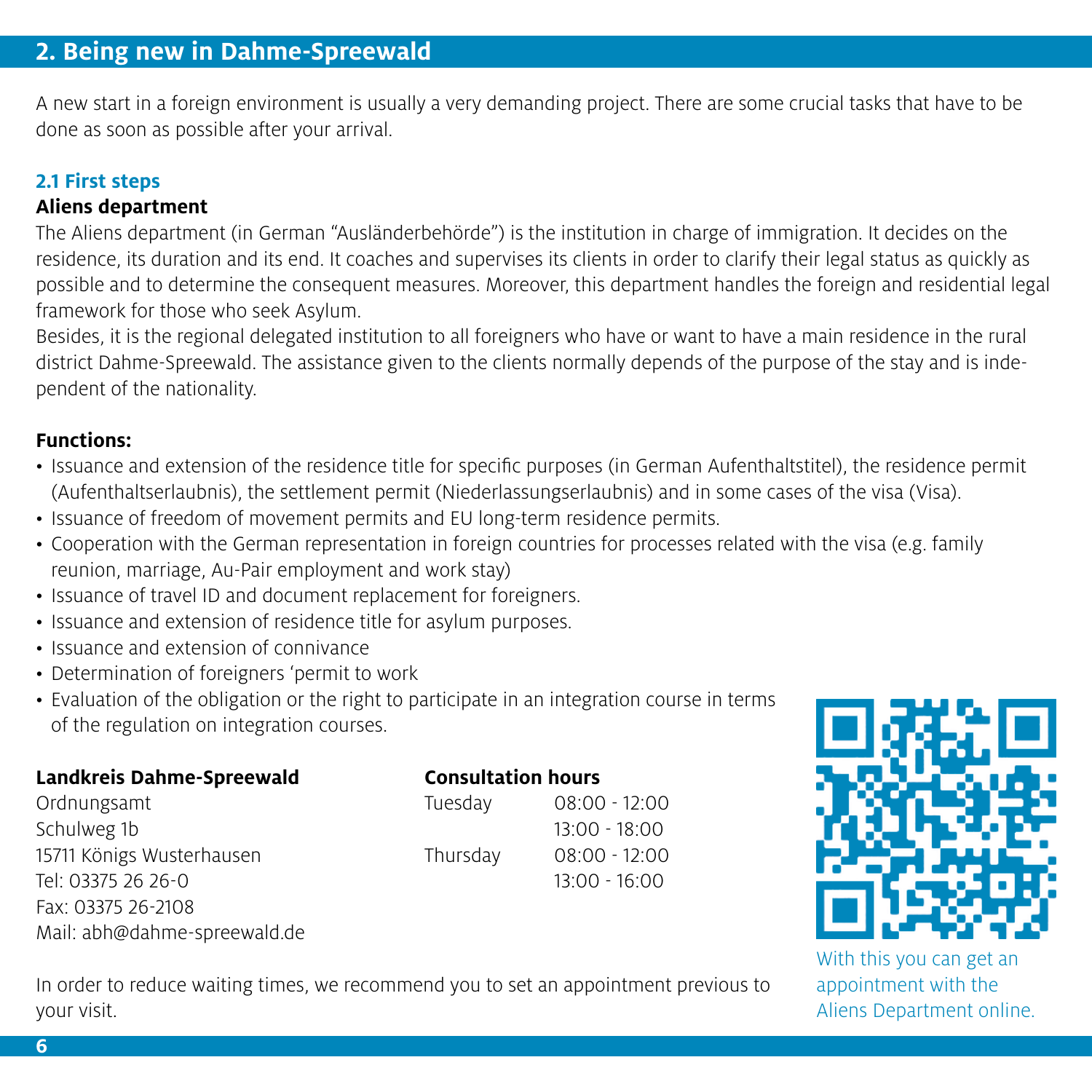Please do not forget to bring your residence title and your passport (or any similar ID-document) with you to each appointment. The handing of further relevant documentation might be imperative. The services offered by the Aliens department tend to be subjected to charges. In rare cases these charges can be lowered or even disappear.

# **Application in the residents 'registration office (Anmeldung im Einwohnermeldeamt)**

Just like in the rest of Germany a compulsory registration is required. This means that anyone who has or wants to have a house here must first register in the corresponding registry office (Meldebehörde). According to § 12 BbgMeldeG (Brandeburgisches Meldegesetz = registration law of Brandenburg), this has to occur within the first two weeks. The registration takes place in the residents' registration office of the city (Stadt) or commune (Gemeinde).

# **Commune Schönefeld**

Hans-Grade-Allee 11 12529 Schönefeld Tel: 030 536720–105 Fax: 030 536720–198

# **Commune Eichwalde / Commune Schulzendorf / Commune Zeuthen**

Grünauer Straße 49 15732 Eichwalde Tel: 030 67502-301/302 Mail: Einwohnermeldeamt@eichwalde.de www.eichwalde.de

# **City Wildau**

Stadtverwaltung Karl-Marx-Straße 36 15745 Wildau Tel: 03375 5054-60

# **Commune Bestensee**

Eichhornstraße 4-5 15741 Bestensee Tel: 033763 99812 Fax: 033763 63489

# **City Königs Wusterhausen**

Rathaus Schlossstraße 3 15711 Königs Wusterhausen Tel: 03375 273-373 Fax: 03375 273-386 Mail: buergerservice@stadt-kw.de

# **City Mittenwalde**

Rathaus Rathausstraße 8 15749 Mittenwalde Tel: 033764 898-0 Fax: 033764 898-50 Mail: post@mittenwalde.de

# **City Heidesee**

Gemeindevertretung Lindenstraße 14 b 15754 Heidesee OT Friedersdorf Tel: 033767 795-0 Fax: 033767 795-10 Mail: post@gemeinde-heidesee.de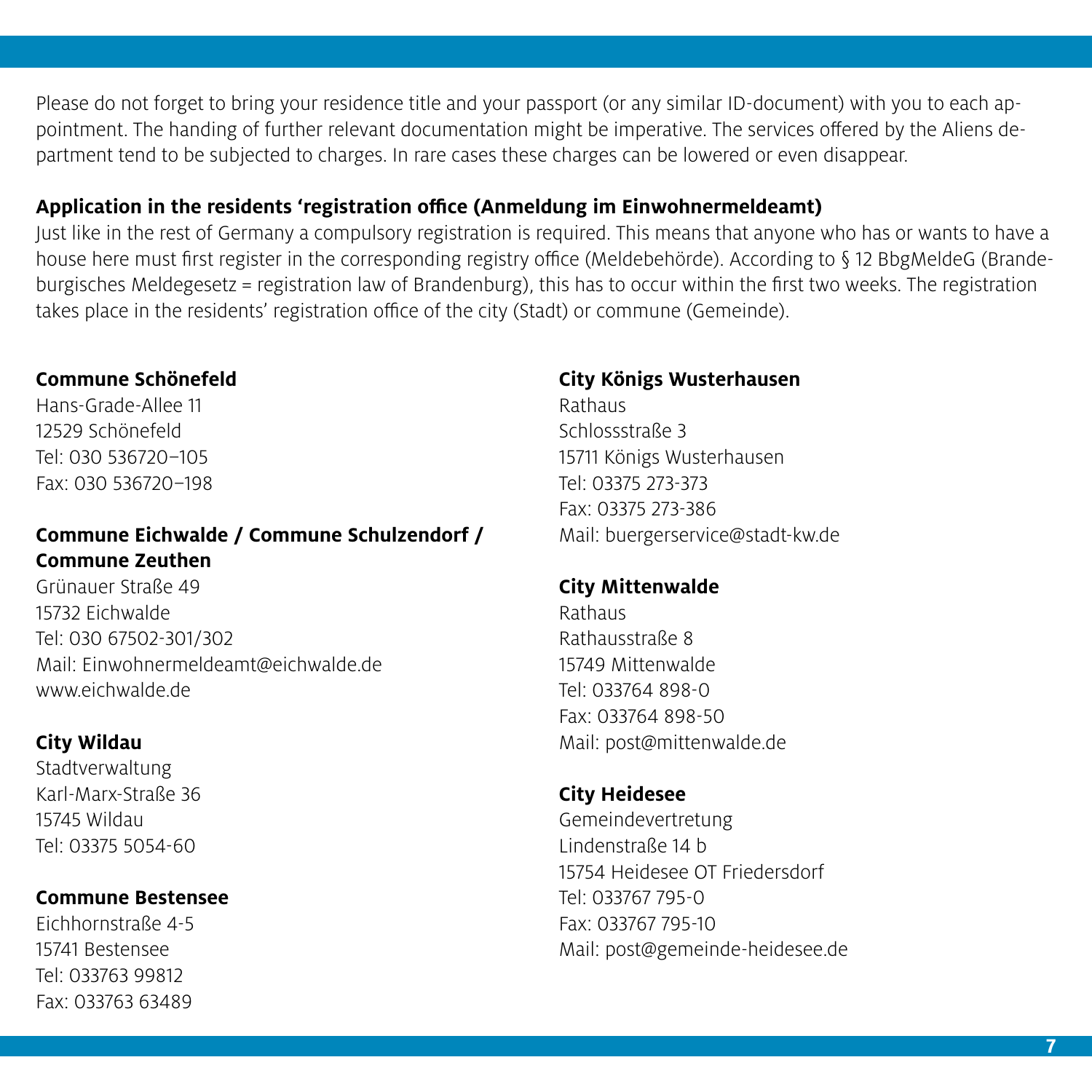# **Agency Schenkenländchen**

Bürgerbüro Markt 9, Gebäude B 15755 Teupitz Tel: 033766 6890 Fax: 033766 68958 Mail: buergerbuero@amt-schenkenlaendchen.de

# **Agency Unterspreewald**

Einwohnermeldeamt Markt 1, 15938 Golßen Tel: 035452 384-0 und Hauptstraße 49, 15910 Schönwald Tel: 035474 206-0

# **Commune Märkische Heide**

Schlossstraße 13 a 15913 Märkische Heide OT Groß Leuthen Tel: 035471 851-43 Fax: 035471 851-55 Mail: ewo-gewerbe@maerkische-heide.de

# **Agency Lieberose / Oberspreewald**

**Registering your children in the school**

Verwaltungstelle Straupitz

Kirchstraße 11 15913 Straupitz (Spreewald) Tel: 035475 863-0 Fax: 035475 863-65 Mail: amt@lieberose-oberspreewald.de

# **City Lübben (Spreewald)**

Poststraße 5 15907 Lübben (Spreewald) Tel: 03546 79-2508 Mail: meldeamt@luebben.de

# **City Luckau**

Rathaus Am Markt 34 15926 Luckau Tel: 03544 594–142 /–144 Mail: einwohnermeldeamt@luckau.de

# **Commune Heideblick**

Langengrassau Luckauer Straße 61 15926 Heideblick Tel: 035454 8810 Fax: 035454 88188 Mail: gemeinde@heideblick.de

In Germany exists a 10-year based general compulsory schooling. Every child, who has completed his/her sixth year of age or is going to complete it by the 31st of December, must attend school. Children between the first and the sixth grade have to be registered in the elementary school (Grundschule) corresponding to the domicile. A secondary school is optional from the seventh grade on. After the elementary school the German school system is divided in three types of school: "Gesamtschule", "Oberschule" and "Gymnasium". Depending on the school concerned, there are different types of school leaving certificates.

Oberschule offers general education from 7th until 10th grade. Students, who end satisfactory the 10th grade, receive a so called Berufsbildungsreife (BB). After approving the 10th grade, they can obtain the BB and a Fachoberschulreife/Real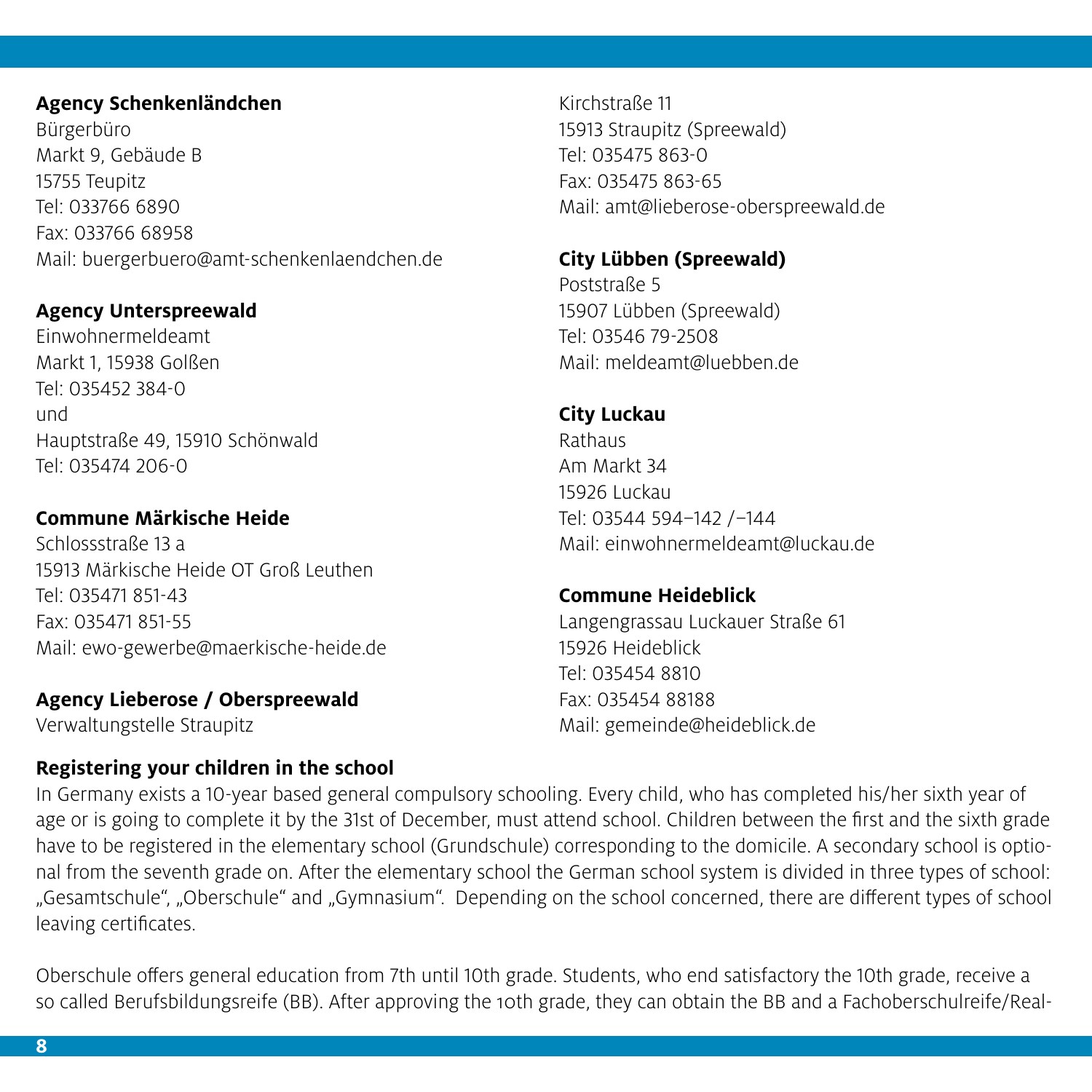schulabschluss (FOR).

Gymnasium in Brandenburg leads students through 6 years of school to a Hochschulreife (normally called "Abitur").

Gesamtschulen offer the possibility of obtaining both: a BB (after completing the 9th grade), and eBB (after taking an extra exam by the end of the 10th grade). A FOR can be obtained, as well. After finishing the 12th grade successfully, a student receives an Abitur.

For an overview of all the school types in the rural district Dahme-Spreewald, please click on this link below: https://www.dahme-spreewald.info/de/Bildung/Schulen\_im\_LDS/2872.html

# **Registering your child in a day-care facility (Kita)**

Kindertagesstätten – shortly named Kitas – foster and take care of children from babyhood until school start. Kita's main function lies on supporting parents with their family-profession balance. If you want/need that your son or daughter visits a Kita, please do register your child at your preferred Kita on time.

For an overview on all the Kitas in the rural district Dahme-Spreewald, please click on this link below: https://www.dahme-spreewald.info/de/Familie\_&\_Soziales/Kinder\_ Jugend\_und\_Familie/Kitafinder/5448.html

For more information about our Kitas, please go to the topic 5.1 in page 19.

# **2.2 Advisory services for immigrants**

The migration advisory for adults (MEB) you can benefit from a personalized advisory and support with any question regarding integration. The advisor will create with you a specific support plan and will inform you about potential aid held by other institutions. The consulting is executed by the charity organizations Diakonie and Caritas. An important condition ist hat you have to be over 27 years old.

On the other hand, youth migration office ( Jugendmigrationsdienst) provides specified information to young immigrants and young adults. The migration station is there specially for young adults (below 27 Years old), who just arrived to Germany and plan a long-term stay. Kids with backgrounds related to migration, who are already living in Germany and are between 12 and 27 years old. They must also have an urgent or significant integration need.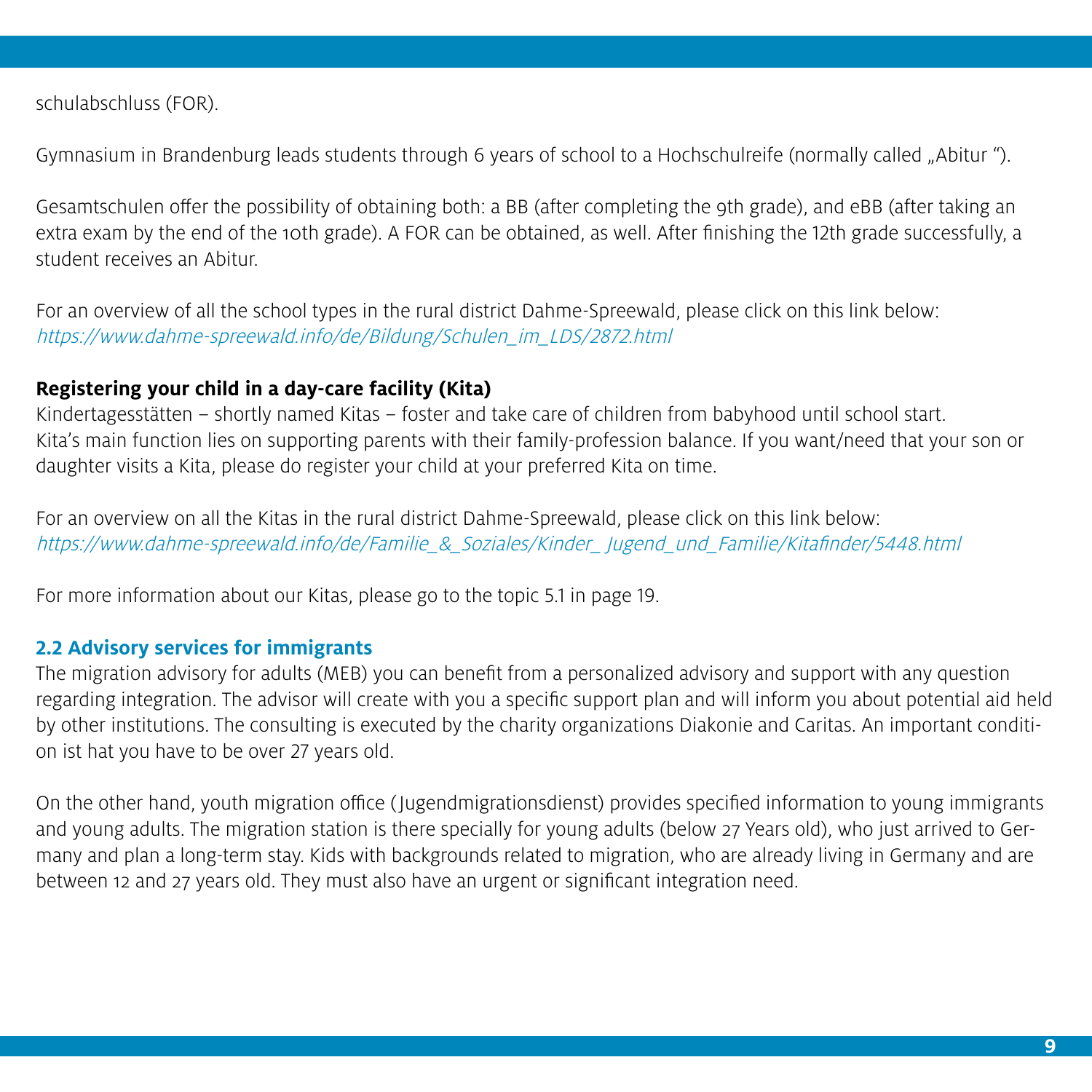As a young immigrant you can find in the JMD:

- Individual advisory and escort to all stations for your integration process. A personal integration plan created for and with you.
- Advisory related redirection to other relevant institutions with integration purposes such as: counselling regarding health, drugs, pregnancy, children carrier and youth welfare.
- Interesting offers related to your individual integration process such as: language courses, job preparing measures, educational and recreational advisory and support for internships.
- Orientation guide regarding the German educational system, vocational education, occupational education and information technology.
- Help in particular crises.

Please take advantage of all these services and opportunities when you need them! Here you can find an overview of the migration advisory offices and centres:

# **Youth migration centre in Königs Wusterhausen**

Youth migration service for young migrants aged 12-27 Years Tel: 03375-2108121 Mail: d.zuber@migration-luebben.de

# **Migration advisory office for adults (MBE) in Königs Wusterhausen**

Tel: 03375-2108123 Mail: b.blume@migration-luebben.de

# **Youth migration center in Lübben**

Youth migration service for young migrants aged 12-27 Years Tel: 03546-187639 Mail: migration@diakonie-luebben.de

# **Migration advisory center for adults (MBE) in Lübben**

Tel: 03546-181009 Mail: k.hessler@migration-luebben.de

Besides, there is an independent advisory for the procedure for granting the right of asylum. In order to be able to answer your questions in a global way, it is usually necessary that you bring your personal ID describing the current legal status of your stay. Moreover, it would be helpful if you bring with you all the bureaucratic and further relevant information (specially in paper form) regarding to your problem. Documents from other institutions you visited and medical certificates are also welcomed. If required, you may also be provided with a language mediator.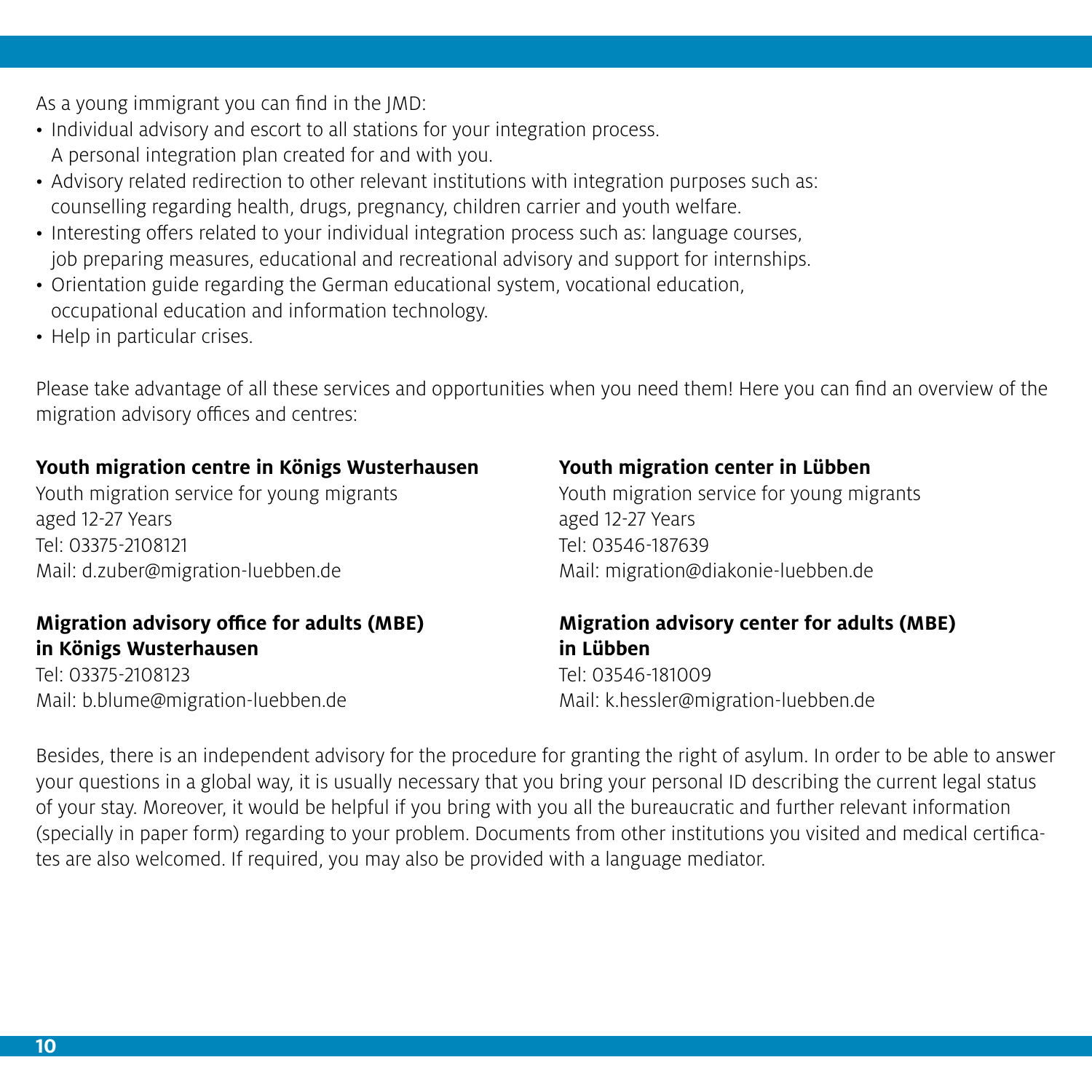# Beratungsstelle Königs Wusterhausen aus and Beratungsstelle Lübben

Tel: 03375-2108125 Tel: 03546-1879777 Mail: c.felix@caritas-brandenburg.de Mail: k.sommerfeld@caritas-goerlitz.de Tel: 03375-2108125 Tel: 03546-181009 Mail: m.schuster@caritas-brandenburg.de Mail: n.zimina@migration-luebben.de Tel: 0176-43439014 Mail: k.krueger@migration-luebben.de

# **2.3 Integration courses**

Our integration courses are partly language and orientation courses. The topics vary a lot: every-day tasks, job, job interview, profession, shopping, television, radio, child rearing, searching for the right institution, writing E-mails, writing letters, etc. Here you will learn a lot about the German culture, politics, normal life and moral values.

Language courses make a total duration of about 600 hours and orientation courses 100 hours. Other courses with particular topics (specially for women, parents and young adults) are also offered. At the end of the courses there is a free cost exam for all participants.

# **Who may participate in an integration course?**

Integration courses are made for all those people, who are new in Germany and cannot deal with their problems correctly because of their low level of German. Your optional or obligatory participation in an integration course depends from your nationality and your knowledge of the German language.

As an EU-citizen you are invited to participate in an integration course, if you are learning German or just want to improve it. Therefore, you are not obligated. In case you are interested you can apply to it in a federal office for migration and refugees (Bundesamt für Migration und Flüchtlinge).

As a not EU-citizen you can also participate. If your German is still not good enough, you might be obligated to take part in an integration course. The final word on this decision lies on the migration office at the moment of preparing your residence permit. If you work or just don't have the time to visit a full-time or a part-time course, you may obtain a dispensation. For people with German nationality and German repatriate there are special rules.

# **Finding an integration course**

In order to find the right institution, you may ask at the migration office, job center or a migration advisory office. An easier way might be using this provided link to search for it on the internet with the Online-Information system Web-GIS of BAMF: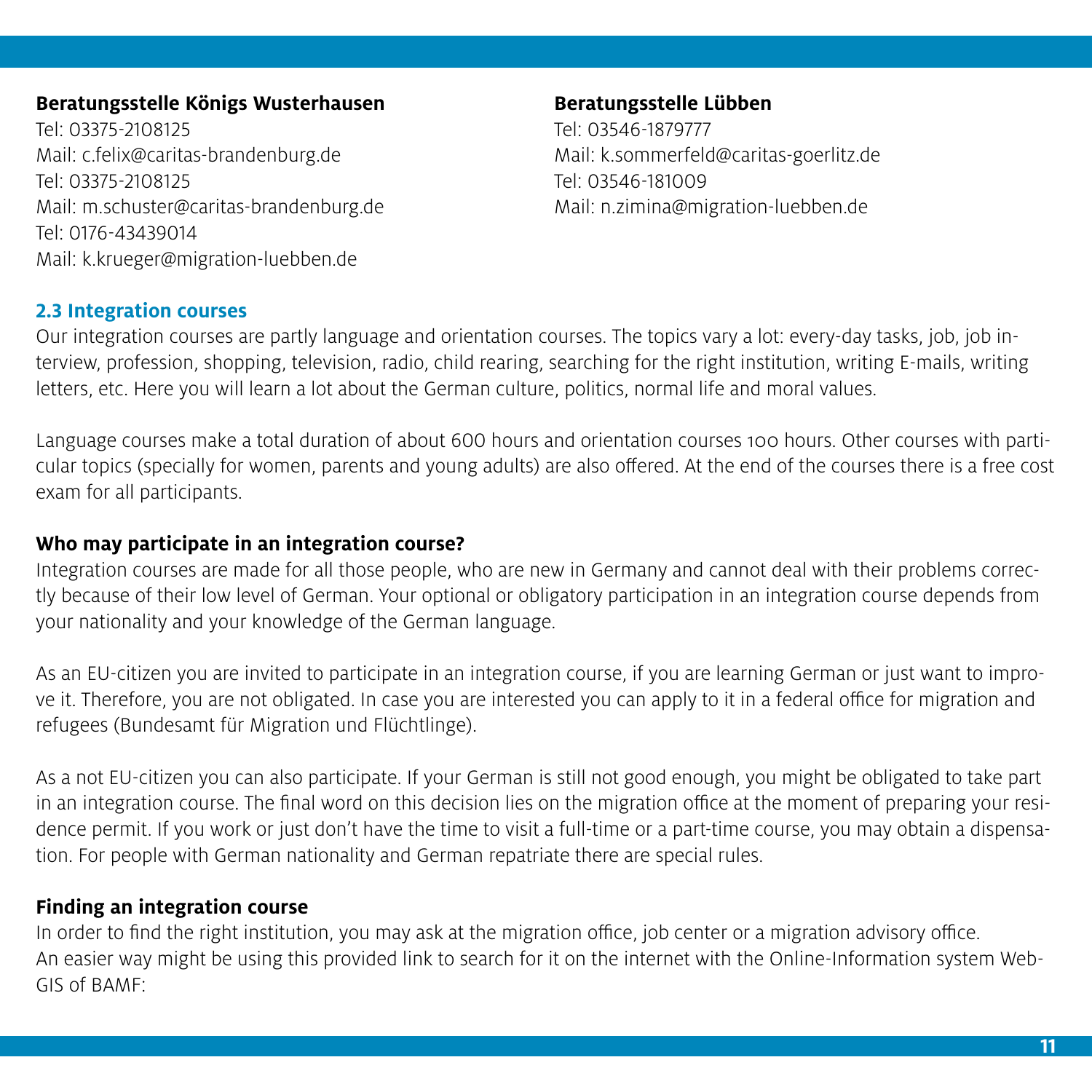# https://www.bamf.de/DE/Service/ServiceCenter/BeratungVorOrt/Integrationskurse/integrationskurse\_node.html http://webgis.bamf.de/BAMF/control;jsessionid=62D8F271B370895CF816522D3089CDF3?C- md=ShowExtendedSearchOne&stepId=1576482752224

After finding your nearest course provider, you should either visit it or call them. They will tell you which course is better for you and will inform you about the start date of the course.

It is important to mention that attending to such courses have a lot of advantages. First of all, you will learn German faster and easier by attending regularly to class with the very good German teachers. Secondly, you will receive a certification (Zertifikat Integrationskurs), after passing an examination at the end of the course. With this certificate you will be able to apply to a naturalization (citizenship) by a stay of only 7 years instead of 8 years. In our website you will find an overview of all courses and providers:

https://kursnet-finden.arbeitsagentur.de/kurs/portal/bildungssuchende/migrationshintergrund.do

# **2.4 Language courses**

Beside the language courses financed by the BAMF, you can take part in our own language courses! The rural district offers many different language courses in the adult education center (Volkshochschule VHS) such as: German courses from level A1 until B2, language courses for mothers and professional jargon courses.

# **German courses without requirements**

In the rooms of the VHS (and the so called "Oberstufenzentrum") you can find German courses in a semiannual basis between the levels A1 and B2 according to the Common European Framework of Reference for Languages. Part-time and night class are specially meant for those who want to get better at German by learning in an autodidactic way because of the limited flexibility due to a job or other classes.

For more information about locations, schedules, application deadlines and costs, take a look to the program and to the VHS homepage. Take into count that an application to VHS courses is only online possible.

# **Low-threshold and language courses close to your house**

In different parts of the district (for example in old houses or schools) there are additional German courses offered continuously and in relation to current need. The main goal of these courses is the development of values and the first steps into the German language in the community. Therefore, specific topics tend to have a variable importance. These topics could be: daily routines, health care, local orientation, manners and habits, local peculiarities, values and cooperation, kindergarten, school, etc. A focus is set on the verbal communication rather than in grammar or orthography.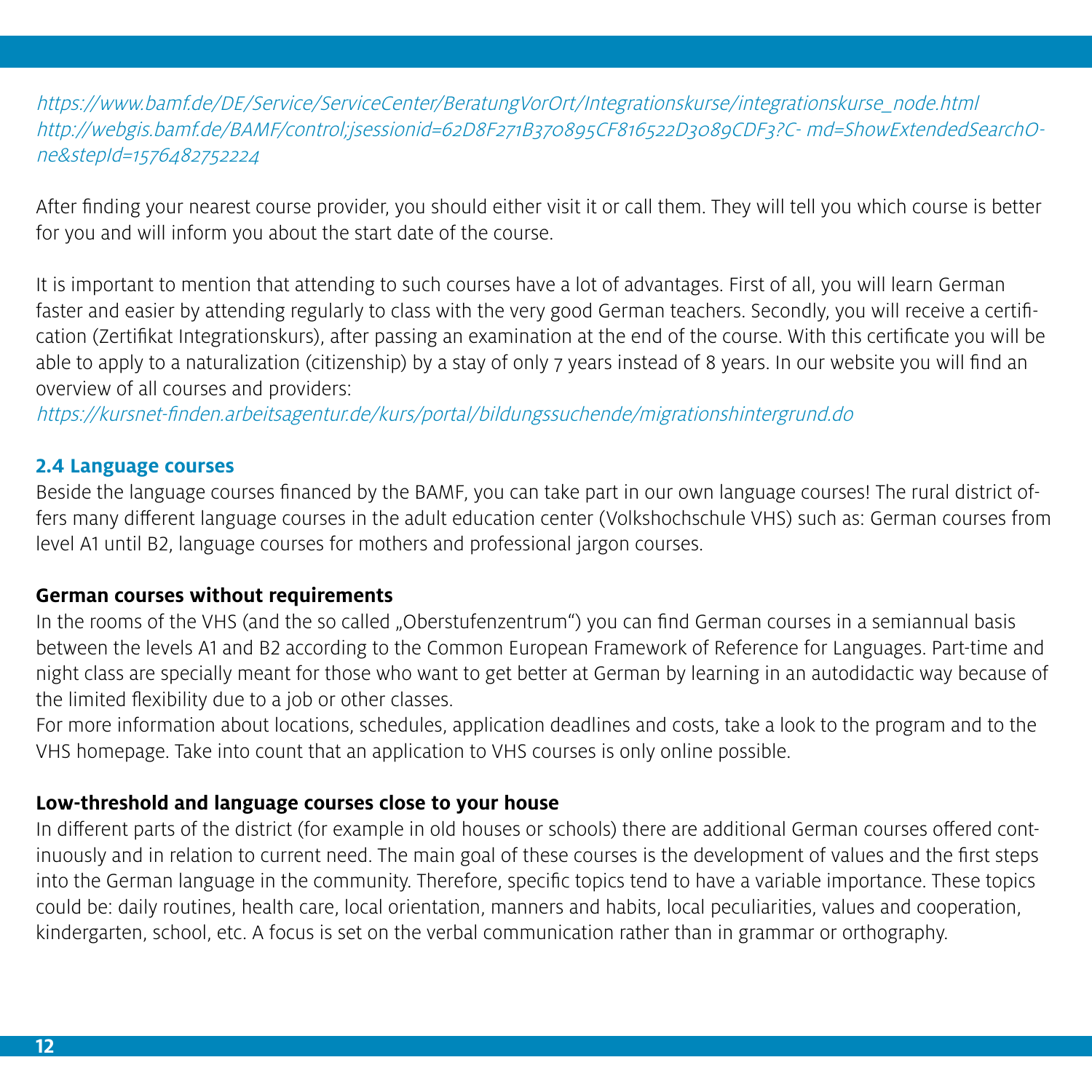The participation in one of these German courses occurs independently of your residence status for everybody. The courses are meant for people in need of protection or who (for reasons like problematic situations, injuries or the taking care of young children) are limited in their mobility. The participation is completely free of charge.

Courses offered currently by the VHS can be found at: https://vhs-dahme-spreewald.de/index.php?id=2

# **Volkshochschule Dahme-Spreewald**

Geschäftsstelle Lübben Haus der VHS Logenstraße 17 Schulweg 1b 15907 Lübben (Spreewald) 15711 Königs Wusterhausen Tel.: 03546 20-1060 Tel.: 03375 26-2500 Fax: 03546 20-1059 Fax: 03375 26-2519 E-Mail: vhs@dahme-spreewald.de



With the online learning portal of the VHS you can also learn German in a fully autodidactic manner: https://www.vhs-lernportal.de/wws/9.php#/wws/home.php?sid=85757904287762723558079927993170Sc6cf8c79

# **II. LIVING IN DAHME-SPREEWALD**

# **3. Living in the rural district Dahme-Spreewald**

One of your first important decision after your arrival will be to either rent or buy a house or an apartment. In contrast to other countries, it is usual in Germany to opt for renting an apartment. There are public utility housing enterprises as well as private providers. Apartments rented by public enterprises are mainly found in cities. Instead, private providers offer living spaces in the whole rural district.

# **3.1 Apartment-hunting**

Searching in the adverts of the most popular daily newspapers like the MAZ (Märkischen Allgemeinen Zeitung) or the Lausitzer Rundschau is a very comfortable way to find the right place for you. Most of them appear in the weekend edition. These newspapers also tend to offer them on the internet. There you can get an overview of the real estate market and even post your own ads. Besides, there are some offers made by real estate agents. Some of the better-known sites are:

https://www.immowelt.de or https://www.immobilienscout24.de or https://www.immonet.de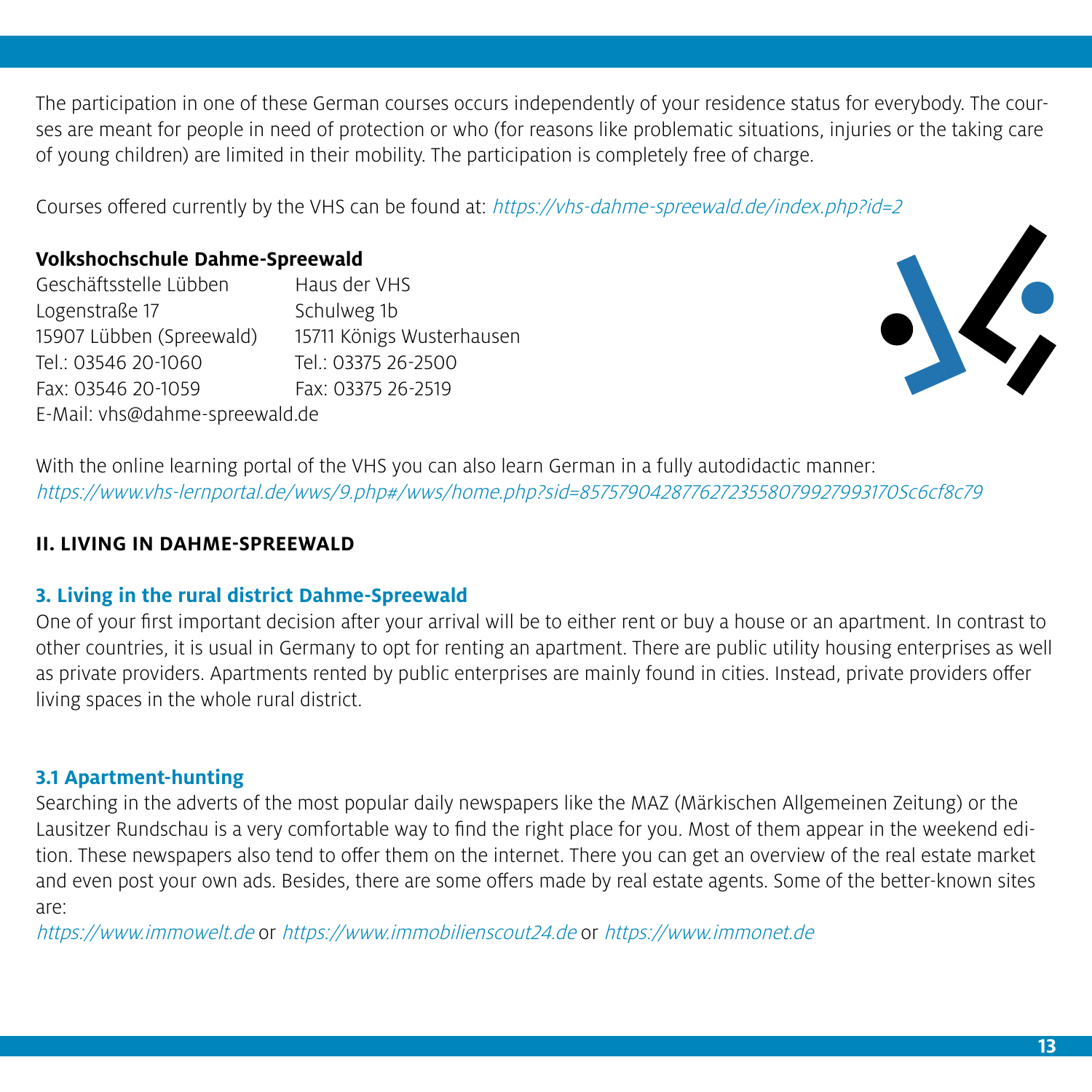When looking for accommodation, you can also inquire directly with the various housing associations in the district.

# **Real state public enterprise (WoBauGe) Königs Wusterhausen mbH**

Fontaneplatz 1 15711 Königs Wusterhausen Tel: 03375 2590-0 Mail: info@wobauge-kw.de www.wobauge-kw.de

# **Wildau's real state public enterprise (WiWo)**

Friedrich-Engels-Straße 40 15745 Wildau Tel: 03375 51960 www.wiwo-wildau.de

# **Real state public enterprise Bestensee (TAG)**

Friedenstraße 22 15741 Bestensee Tel: 033763 218-10 www.tag-wohnen.de/standorte/bestensee.de

# **3.2 Calculating the rent**

# **Lübben's residential building limited (LWG)**

Bahnhofstraße 37 15907 Lübben (Spreewald) Tel: 03546 2740 0 Mail: info@luebbener-wbg.de www.luebbener-wbg.de

# **Limited building and administrative society mbH Luckau**

Hauptstraße 24 15926 Luckau Tel: 03544 5010-0 Fax: 03544 5010-13 Mail: info@wobau-luckau.de www.wobau-luckau.de

The "Miete"(rent) is the amount that you pay every month to your landlord. On top of this there might be some additional costs (Nebenkosten) like costs for the garbage disposal, for the building cleaning, the heating, the water supply, among others. Some of these additional costs, like the heating, depend from the individual consume while others are linked to the apartment's size and therefore are annualized. Electricity costs, telephone costs and costs for gas are often not arranged with the landlord but directly with a specific (private) provider. Thus, one must sign a contract with the respective provider. Those costs are paid on monthly as a lump sum (Pauschalsumme). The precise quantification of the costs and its payment occurs yearly.

# **Save money by saving energy costs**

Costs that depend from your level of consumption, like heating, energy and gas can be easily reduced by new consumption rates and so make you save substantial amounts of money. In order to learn how to lower your current consumption rate follow the next link:

https://www.eon.de/de/eonerleben/energie-sparen-und-umwelt-schuetzen.html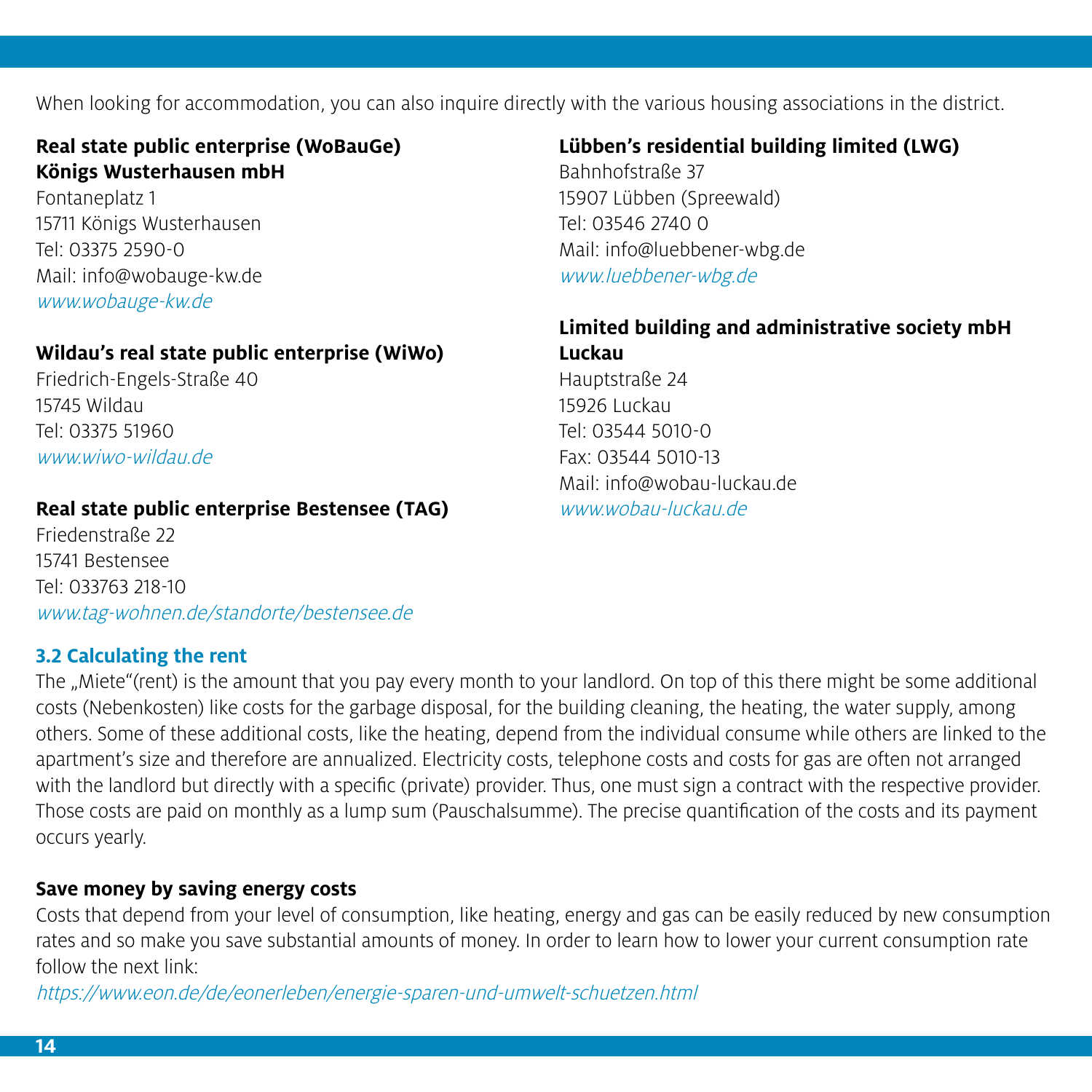# **4. Working in Landkreis Dahme-Spreewald**

Are you searching for a new job opportunity or perhaps you want to get some orientation for a new career path? Both tend to take a lot of time and effort but do not feel down about it and try approaching to some job centers and employment agencies to get support.

# **4.1 Employment agencies**

Employment agencies inform about working, training, re-training and professional opportunities. They also provide advisory to employers, employees and job seekers. The respective vacancies are nationwide networked. A job seeker, who is ready to move from his or her current home to other part of the country, can obtain an overview of the job offers at a national scale. In case you are still not quite sure about which career you want to pursuit, employment agencies offer information through professional information centres. All these services are available regardless of previous monetary contributions. Thus, employment agencies can give you financial support as well as lots of information.

# **Federal Employment Agency's Web-portal (Internetportale der Bundesagentur für Arbeit):**

With the help of the job exchange (JOBBÖRSE) you can not only look for specific wanted ads and educational places but also create, edit and constantly actualize your profile. This way you can describe your entire set of qualifications and skills in an application portfolio and present you online to potential employers. http://jobboerse.arbeitsagentur.de/

BERUFENET is a network for professions. This online-tool of the Federal Employment Agency offers information for about 3200 current and for almost 4800 already archived professions. They are shown in an uniform and schematic structure that contains 60 information fields.

http://berufenet.arbeitsagentur.de/berufe/index.jsp

KURSNET is an online portal of the Federal Employment Agency for job training and re-training courses. With around 1,2 Million educational events, KURSNET is doubtless the biggest training and re-training data bank. http://kursnet-finden.arbeitsagentur.de/kurs/

Parallel to these, there are employment agencies with social security purposes in case you lose your job or your employer declares insolvency or you are not allowed to work full-time anymore. In such cases you can receive an unemployment compensation, a reduced hours compensation or a compensation for losses involving insolvency. There are some special considerations in the real state area (Winterbauförderung).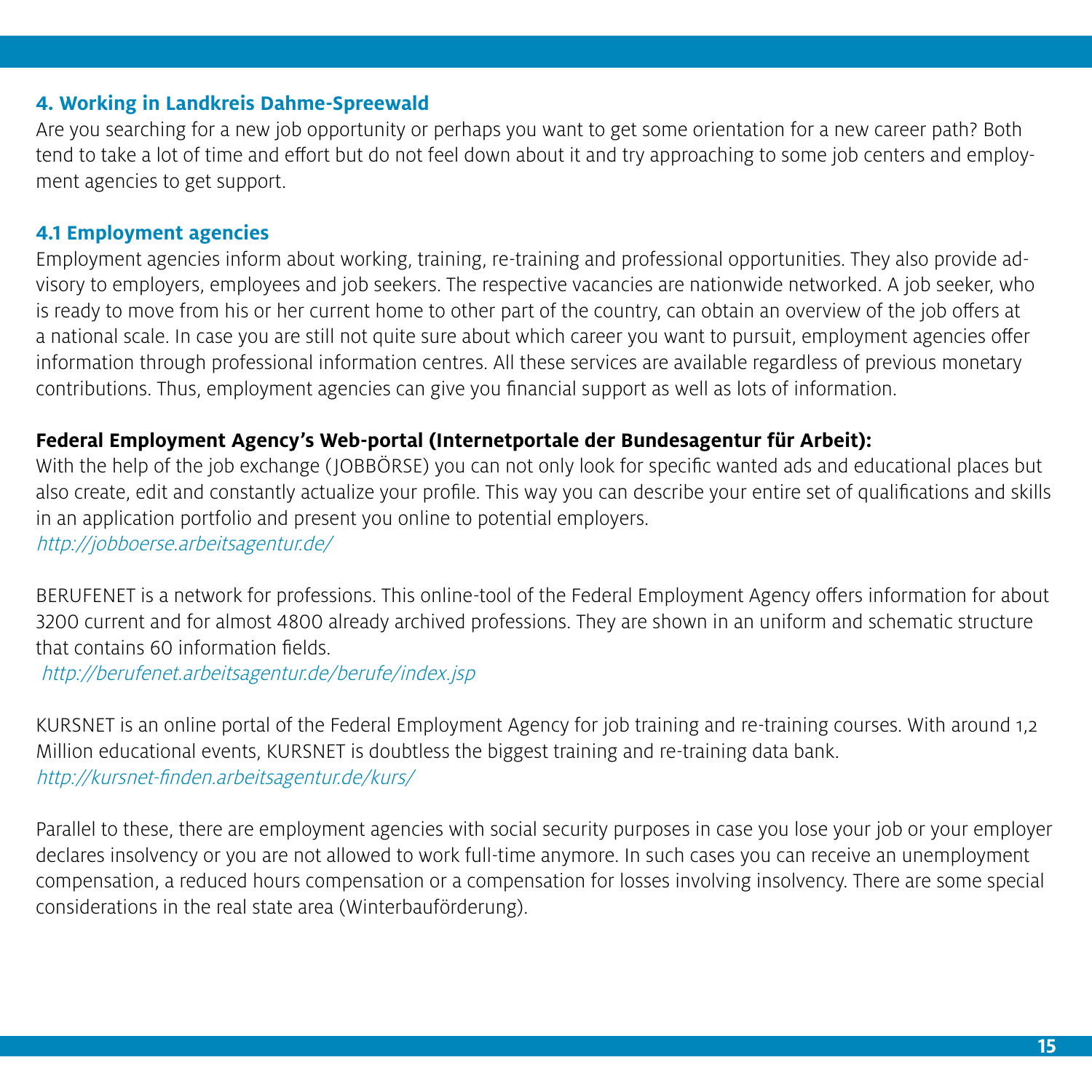Likewise, there are employment agencies responsible for assistance to job seekers with disabilities. They can help you to find or keep a job. You can apply here for child benefits, as well. Some contact information in the region:

Max-Werner-Straße 5, 15711 Königs Wusterhausen

Opening Hours: Monday 08:00 - 13:00 Tuesday 08:00 - 13:00 Thursday 08:00 - 13:00, 14:00 - 18:00 Friday 08:00 - 12:30



Nationwide Hotline service of the Federal Employment Agency (Bundesamt für Arbeit): 0800 4 5555 00

# **4.2 Looking for a job: Job centers**

Employment agencies were created together with the district's job center. They have both duties regarding social services according to the code of social law (SGB II). The main task of job centres is to help not only with finding a job or training courses but also with offering social services that intend to secure means of subsistence. All the services mentioned above are meant to support employable people to become capable of maintain themselves alone financially in the future. An example is the unemployment compensation II.

# **Unemployment compensation II**

Unemployment compensation II can be given to employable people, who are eligible for benefit and in the age between 15 and the age limit imposed by law (between 65 and 67 years). "Employable"(Erwerbsfähig) means people who are healthy enough to work for at least 3 hours per day. "Eligible for benefit" (Leistungsberechtigt) means someone who cannot sustain alone his/her or his/her family's financial demands even with a reasonable occupation. Information about location and reachability of job centres follow:

# **Königs Wusterhausen**

Max-Werner-Straße 5 Brückenstraße 41 Chausseestraße 1, 15745 Wildau Tel: 03375 279-700 Fax: 03375 527-666

# **Lübben (Spreewald)** Weinbergstraße 1 Tel: 03546 228-290

Fax: 03546 228-188

# **Luckau** Bersteallee 21

Tel: 03544 5035-90 Fax: 03544 5035-55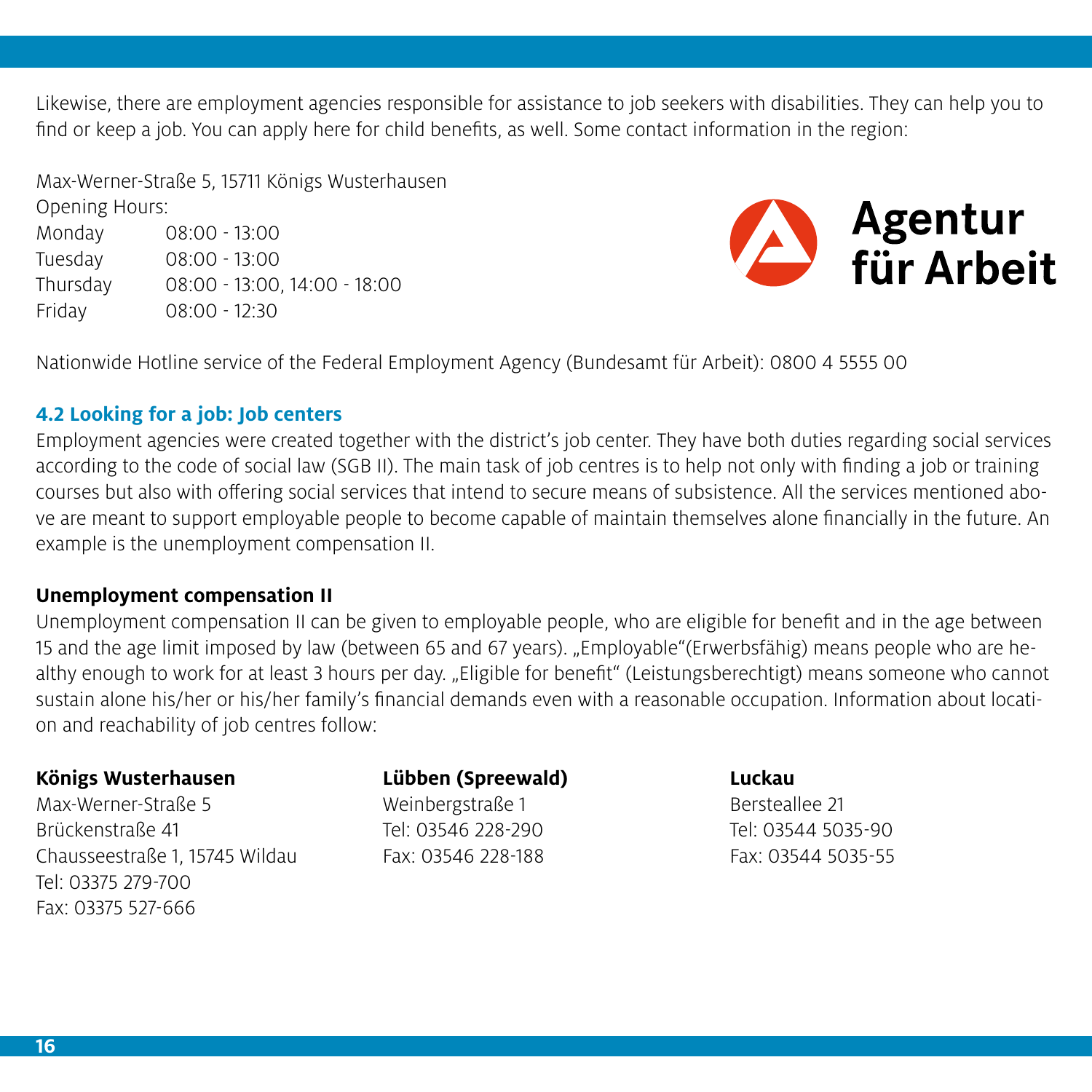# 4.3 LDS: education and jobs

The rural district supports a project named "LDS integriert – Ausbildung und Arbeit"(LDS integrated – education and jobs). People looking for trainings or jobs can get informed and advised here. The main objective is the complementary support: optimal use of already stablished structures, documentation and maintenance of bureaucratic processes for and with the persons involved, supervision of job interviews and counterpart for referencing to employers and employees. This complementary support should aspire to create a sustainable mediation between clients and potential employers or/ and educational institutions. This advisory service is gratuitous.

LDS integriert Kirchplatz 15 15711 Königs Wusterhausen Tel: 0176 31117269 and 0176 63644919 Bürozeiten: Di + Mi 13.00-18.00 Uhr Mail: kontakt-LDSintegriert@awo-bb-sued.de https://www.facebook.com/arbeitausbildung.ldsintegriert.1



© Fotolia/Robert Kneschke

# 4.4 Who is allowed to work?

In order to be allowed to execute an employment, you must first have a residence permit, that declares so. This is valid for dependent employees as well as for self-employed people. In most of the cases this permission is granted along with the residence permit. In some cases, the Federal Employment Agency must first express its agreement. EU-citizens or people natural from Island, Liechtenstein, Norway and Switzerland do not require any specific document or permission. Up dated information for foreign employees and self-employed are here to find:

www.make-it-in-germany.com www.anerkennung-in-deutschland.de www.bamf.de www.arbeitsagentur.de www.zav.de

# 4.5 Insurance agencies and taxes

Every employee needs a tax card (Steuerkarte) and a social security card (Sozialversicherungsausweis). A operation control ticket (Lohnsteuerkarte) will be issued at the residents' registration office in the registered principal residence. The social security card is obtained from the pension insurance. In the first job, the employer normally sends the notification and the employee gets his/her social security number and social security ID.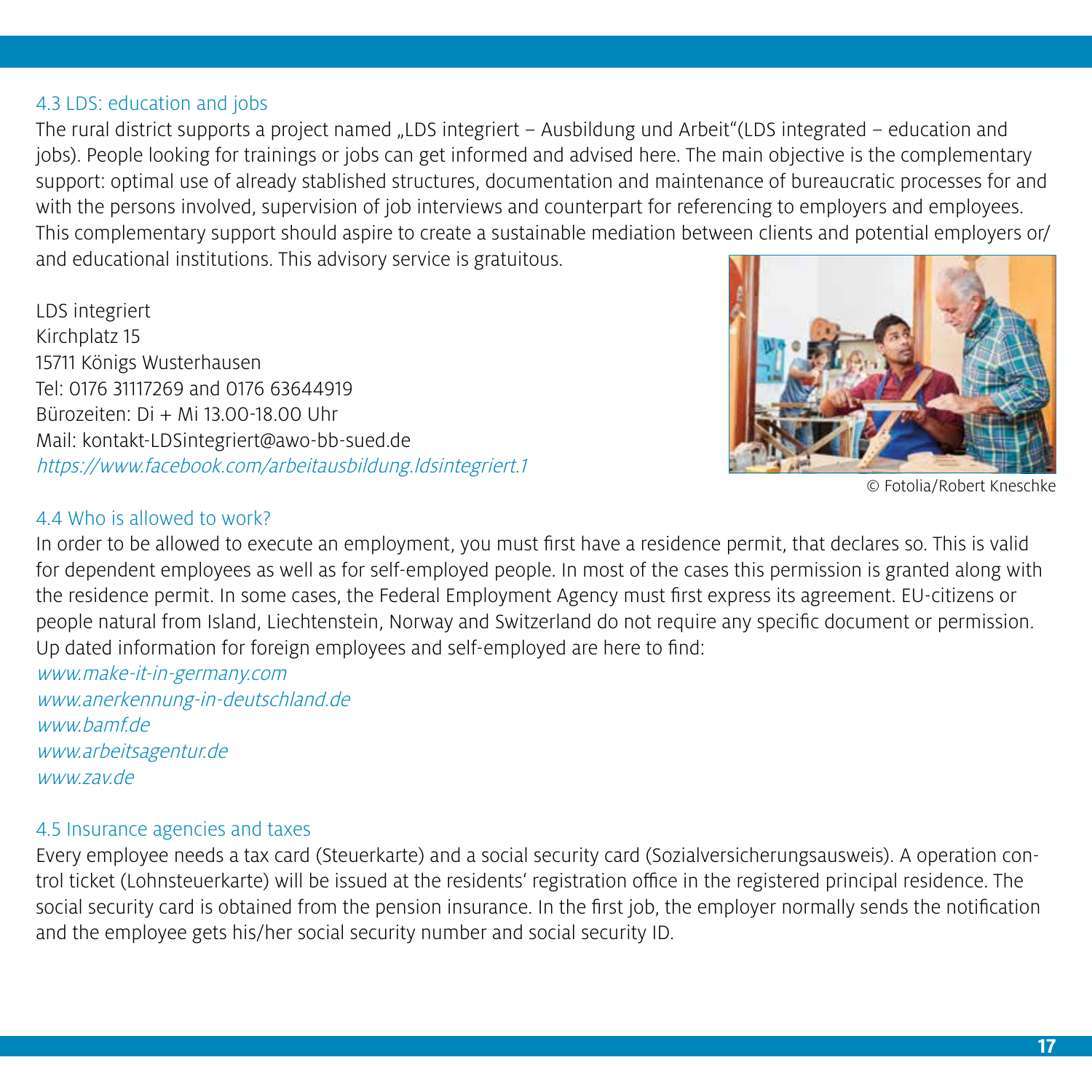A pre-tax salary is usually specified in the employment contract. Taxes and social costs are deducted from it. Thus, brutto and netto salaries are described in a salary statement (Gehaltabrechnung).

The right to have protection from the insurance agency in case of disease, accidents, unemployment, old-age, invalidation and need of long-term care are all based on your insurance contributions. The contributions payed to the health insurance, unemployment insurance, pension insurance and the nursing insurance are called social costs or social contributions (Sozialabgaben). The amount payed depends from your income. The half is paid by you and the other half by your employer. Your part is automatically deducted from your salary and your employer must sent the social contributions to the respective insurance agencies.

In terms of taxes, the situation is very similar. Taxes are automatically deducted from your gross salary and in dependence of the sum you gain. In accordance to your family status there is a classification into 6 different tax classes (Steuerklassen). It mostly depends on your civil status (single or married) and the amount of children and secondary wage earners. Especially when both marriage partners have a salary subjected to taxation, there are some combinations of tax classes that may be profitable to you. Tax class information is included in your operation control ticket.

A reimbursement of tax is subsequently possible. For this you must inform you in a tax advisory office or a wage tax association. Finance offices and tax consultants may also provide you with useful information. www.finanzamt.de www.bundesfinanzministerium.de

# 4.6 Working as self-employed

You can work as self-employed if you have written in your residence permit "Erwerbstätigkeit gestattet" (employment allowed) or "Selbständige Tätigkeit gestattet" (self-employed occupation allowed). Someone excluded from this can only apply for a change if there is a special public interest in it. A residence permit with self-employment purposes can also be granted if there are positive effects for the economy as a result of executing that activity.

# 4.7 Recognition of qualifications awarded abroad

People who possess foreign professional qualifications can apply for a formal recognition of their diplomas regardless of their nationality or residence status. Information about this legal process can be obtained at an advisory centre of the IQ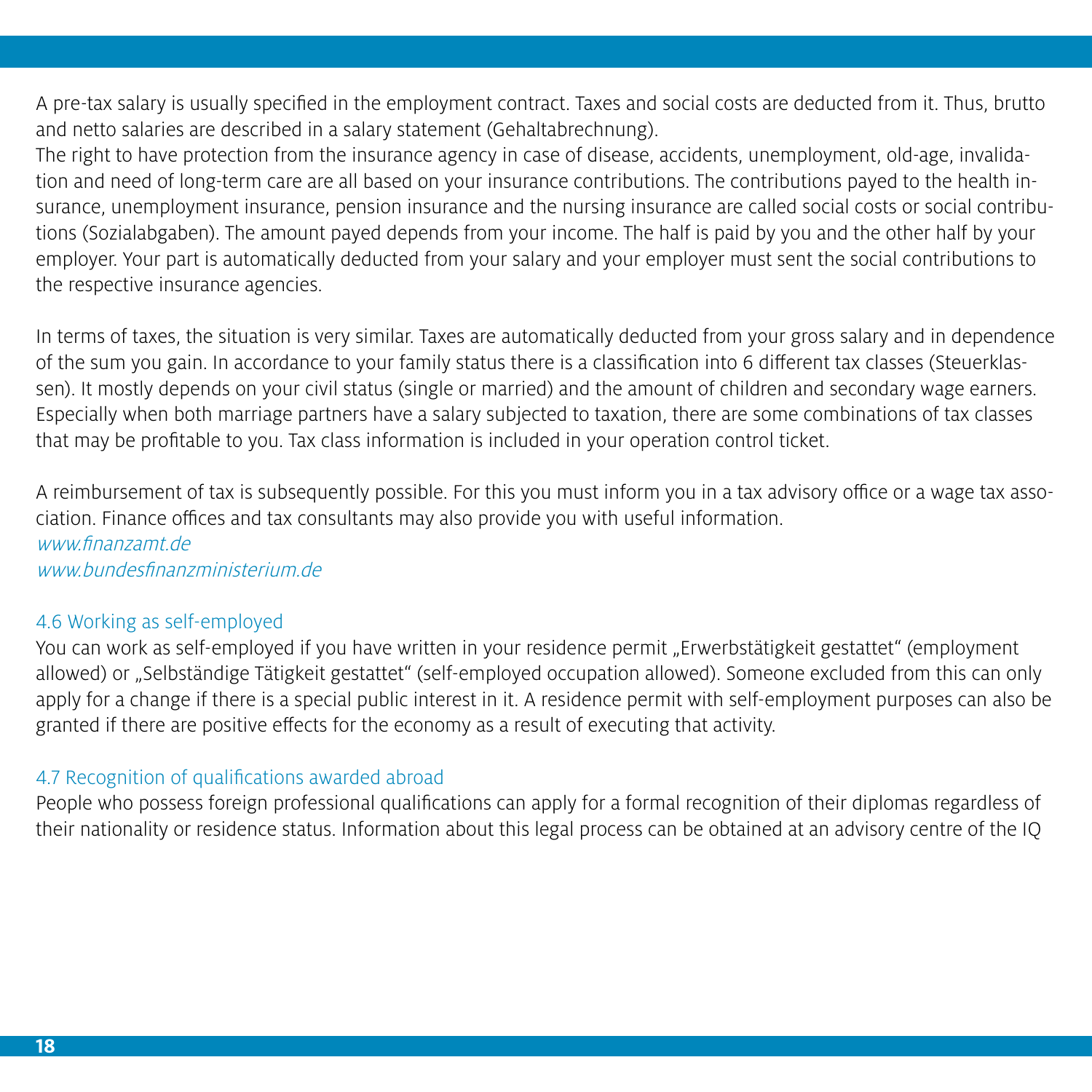Network Brandenburg. From the first steps until the application form and even more can be discussed in one of this advisory centres. They also deal with topics like finding the right qualification, financing the qualification, help for part-time professionals and language support.

Overview of the main tasks made by the IQ Network Brandenburg:

- First advisory regarding recognition processes
- Legal basis and approval of the equivalence determination process
- Preliminary test for the required qualification
- Reference to relevant institutions

For further information: www.brandenburg.netzwerk-iq.de Information related to where and how to create your application of recognition of equivalence: https://anabin.kmk.org/anabin.html www.anerkennung-in-deutschland.de https://www.make-it-in-germany.com/de/jobs/anerkennung/berufsqualifikationen/

# **5. Facilities for kids and teenagers**

# **5.1 Day-care facilities (Kitas)**

In this district you may find a varied offer of day care facilities (Kitas). They foster and take care of children from babyhood until school start. Kita's main function lies on supporting parents with their family-profession balance. If you want/ need that your son or daughter visits a Kita, please do register your child at your preferred Kita on time. If your kid has been living in another country and will spend most of his future life in Germany, he or she should be put into a Kita as soon as possible in order for him/her to learn the language, make friends, play with other kids and express his feelings about the new country. Knowing the language plays a special role in starting school in Germany.

# **Which kind of Kitas exist?**

Kitas often design their duties in accordance to different concepts. Some of them focus on stimulating your child with musical education or with athletic activities. For an overview on the available Kitas located in this district follow the next link: https://www.dahme-spreewald.info/sixcms/detail.php/4722

Kids should receive an individual featured advisory and preschool support. Every child has the right to receive an early infantile assistance in a so called "Tageseinrichtung" or "Kindertagespflege" since his/her first birthday, regardless of parents being able to take care of their child at home or not.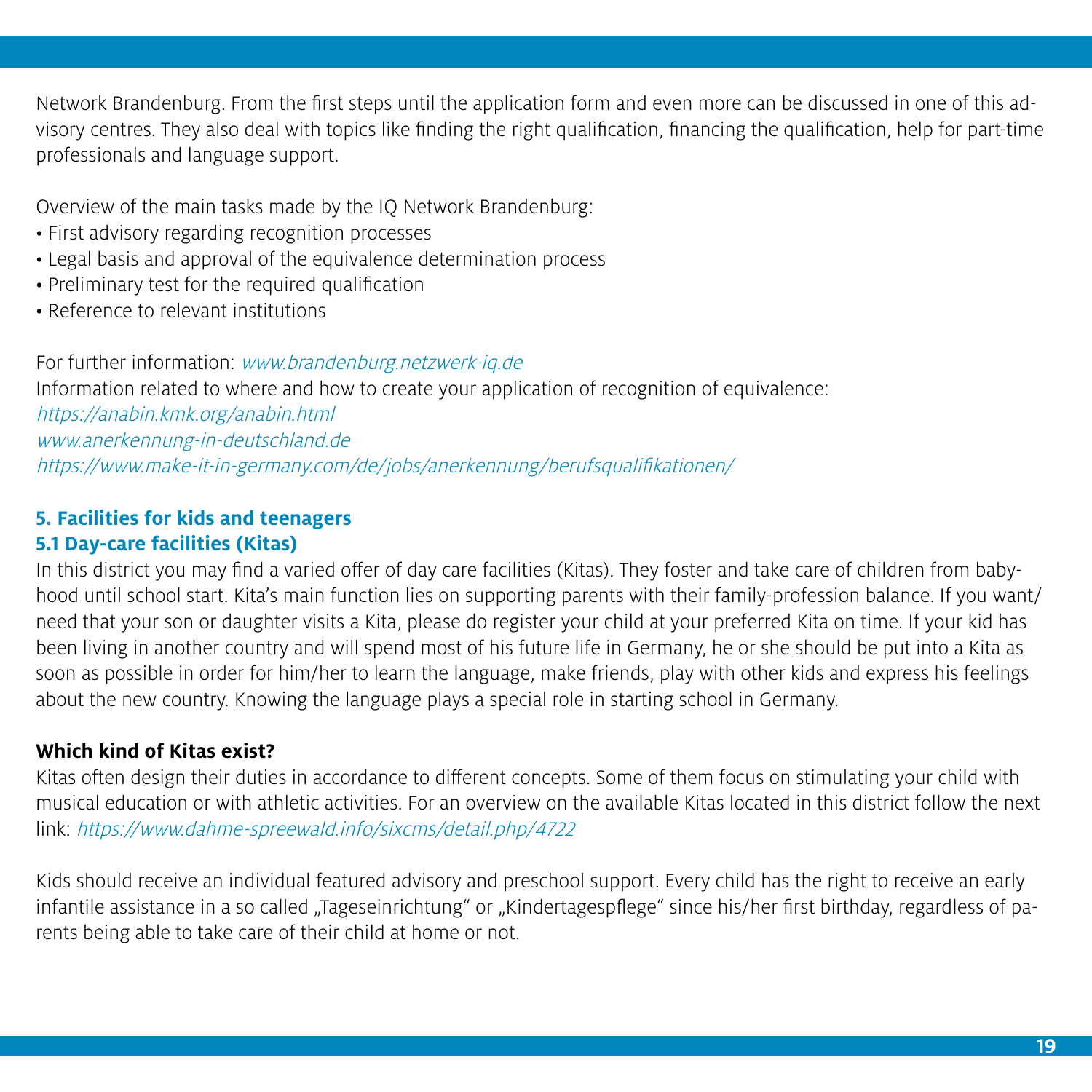This must take long enough to allow the parents to work, get qualifications or seek for a job. A claim for a place is also granted to younger kids during the time needed specified by their parents, if there is a special necessity for it, for example in case of professional life or job hunting. Kids below the age of three may also get a chance, if there are pedagogical, social or familial reasons that require such assistance. These special circumstances will be proved by the authorized youth welfare office.

Children coming from refugees or asylum seeker families have the same rights as all the other kids. The Federal Office for Migration and Refugees stands by the participation in integration courses through assistance to secure an integrating day care, as long as there is no ulterior regional day care facility for people in need of support and kids without compulsory schooling attendance, in accord with §4a IntV (Integrationskursverordnung).

# **How do you get a place for your kid?**

Given that in district Dahme-Spreewald duties regarding provisioning of day-care places are done by the commune, you must first hand out an application in your domicile commune (Stadtverwaltung, Amtsverwaltung, Gemeindeverwaltung). Your legal claim will be checked there and you will be informed about the current day-care offerings. You will have the chance to choose your preferred Kita and then the responsible of the Kita will make a contract (Betreuungsvertrag) with you as person entitled.

# **How much does it cost?**

The sum payed by the parents results from the respective valid parental contribution statue (Elternbeitragssatzung) set by the representative of the day-care institution. According to § 90 paragraph 3 SGB VIII, the parental contribution can be entirely or partially undertaken by the local representative of the public youth welfare, if the costs are too high for the parents. For this purpose, you have to apply at the Youth, Family and Sport Office. You can download the document for application from the district's website or go to an administrative office in your commune.

According to the edict for Kita's cost release (KitaBBV), no parental costs will be imposed, if these are unreasonable. This is the case, if you (as a responsible according to the Code of Social Law II) receive benefits in accordance with chapter 3 and 4 of the Code of Social Law XII (Sozialgesetzbuch), benefits in accord with §§ 2 and 3 of the Asylum Seeker Benefit Law (Asylbewerberleistungsgesetz), a children's allowance according to § 6a of National Children's allowance Law (Bundeskindergeldgesetz) or housing allowance after the Housing Allowance Law (Wohngeldgesetz). Furthermore, parental costs are unreasonable, if the responsible receives a net household income under 20,000.00 EUR per calendar year.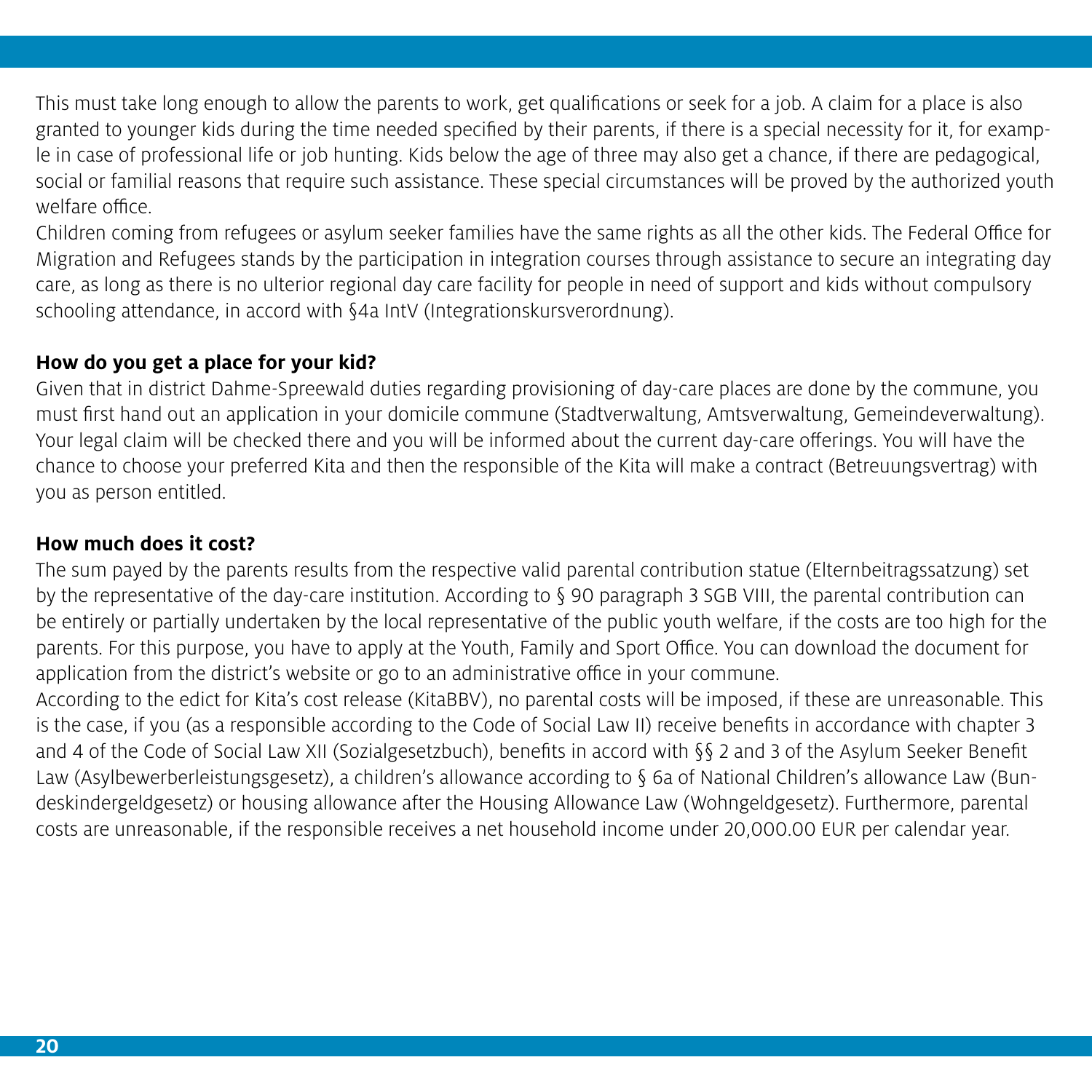According to § 17a of Brandenburg's Kitas Law (Brandenburgischen Kindertagesstättengesetz) no parental costs are imposed, if the kid is in his last year before entering school.

| Youth welfare district Dahme-Spreewald | Tel: 03375 2626-0 |
|----------------------------------------|-------------------|
| Mail: jugendamt@dahme-spreewald.de     | Tel: 03546 20-0   |

# **5.2 Elementary and secondary school**

There is a 10 year long compulsory schooling. In case of an apprenticeship exists obligatory attendance, as well. German school system offers well-founded basic education with a huge variety on continuing education possibilities. Children are given the chance to show their attitudes towards languages, sciences and music from a very early age. This district offers you public and private schools with a wide range of pedagogic profiles.

Every child, who has completed his/her sixth year of age or is going to complete it by the 31st of December, must attend school. Children between the first and the sixth grade have to be registered in the elementary school (Grundschule) corresponding to their domicile.

A secondary school is optional from the seventh grade on. After the elementary school the German school system is divided in three types of school: "Gesamtschule", "Oberschule" and "Gymnasium". Depending on the school concerned, there are different types of school leaving certificates.

Oberschule offers general education from 7th until 10th grade. Students, who end satisfactory the 10th grade, receive a so called "Berufsbildungsreife" (BB). After approving the 10th grade, they can obtain the BB and a Fachoberschulreife/Realschulabschluss (FOR).

Gymnasium in Brandenburg leads students through 6 years of school to a Hochschulreife (normally called "Abitur").

Gesamtschulen offer the possibility of obtaining both: a BB (after completing the 9th grade), and eBB (after taking an extra exam by the end of the 10th grade). A FOR can be obtained, as well. After finishing the 12th grade successfully a student receives an Abitur.

For an overview of all the school types in the rural district Dahme-Spreewald, please click on this link below: https://www.dahme-spreewald.info/de/Bildung/Schulen\_im\_LDS/2872.html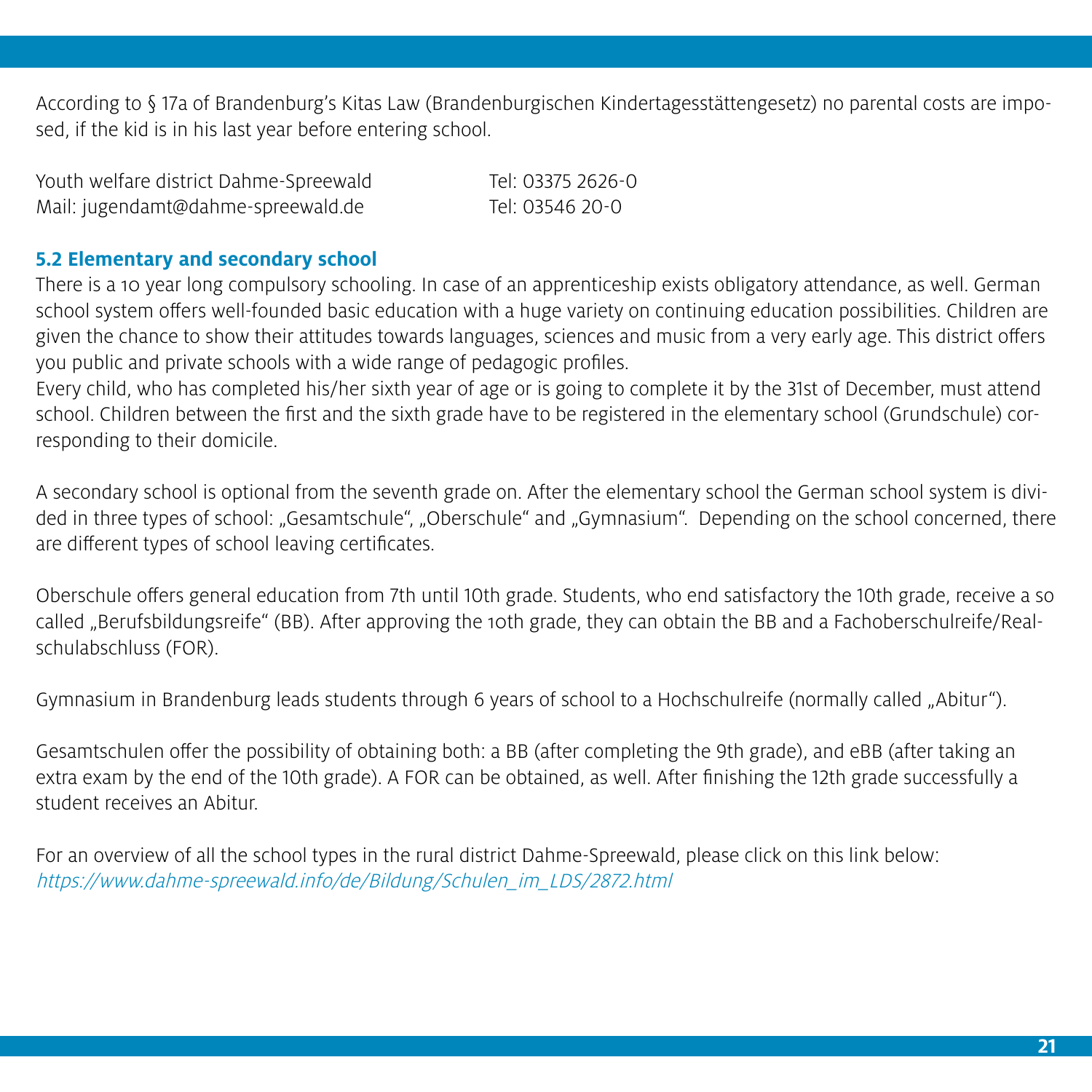# **5.3 Apprenticeship**

Nowadays it is really hard to keep the big picture on the gargantuan offer open for apprenticeships. Besides, these change adding or replacing subjects constantly. In order for you to find the right apprenticeship please visit an employment agency.

# What does "duale Berufsausbildung" (dual apprenticeship) mean?

In a dual apprenticeship you are able to implement your knowledge by working in an enterprise. One or two days a week you will go to your training school to gain the theoretical background that you will put into practice the rest of the week. This kind of apprenticeship are often focused on a specific professional area, for example professions related with commerce, metalworking, electronics, construction or agriculture.

Some training schools give you the chance to catch up on subjects that were unfinished at school, so that you obtain a certificate of secondary education (Hauptschulabschluss) or the school leaving certificate (Mittleren Schulabschluss). Teenagers who leave secondary school after finishing secondary school and do not obtain a training or a working place may attend to a training course and get an occupational training cerificate (Berufbildungsreife).

# **Professional preparation and training education in training schools**

Teens searching for a training place without success may attend to a vocational school (Berufsfachschule). There they will be prepared and be taught full-time a specific profession. Vocational schools cover a lot of different professional areas and offer the required practical and theoretical knowledge. At the same time students receive general educational content.

The admission requirements depend on the chosen vocational school. This 3-year-lasting education ends with an examination (Kammerprüfung) and awards a professional training certificate. One- or Two-year-based vocational schools prepare only for professions as an assistance (for example a foreign language assistant). These schools enable teenagers to catch up with their unfinished secondary school education.

# **Entrance qualifications for technical college and universities**

If you have finished your training and/or possess professional experience, you can obtain an advanced technical college entrance qualification (Fachhochschulreife). In case you have also your secondary school certificate and you have aptitudes, you may apply for an higher education entrance qualification (Hochschulreife) and be able to go to an university.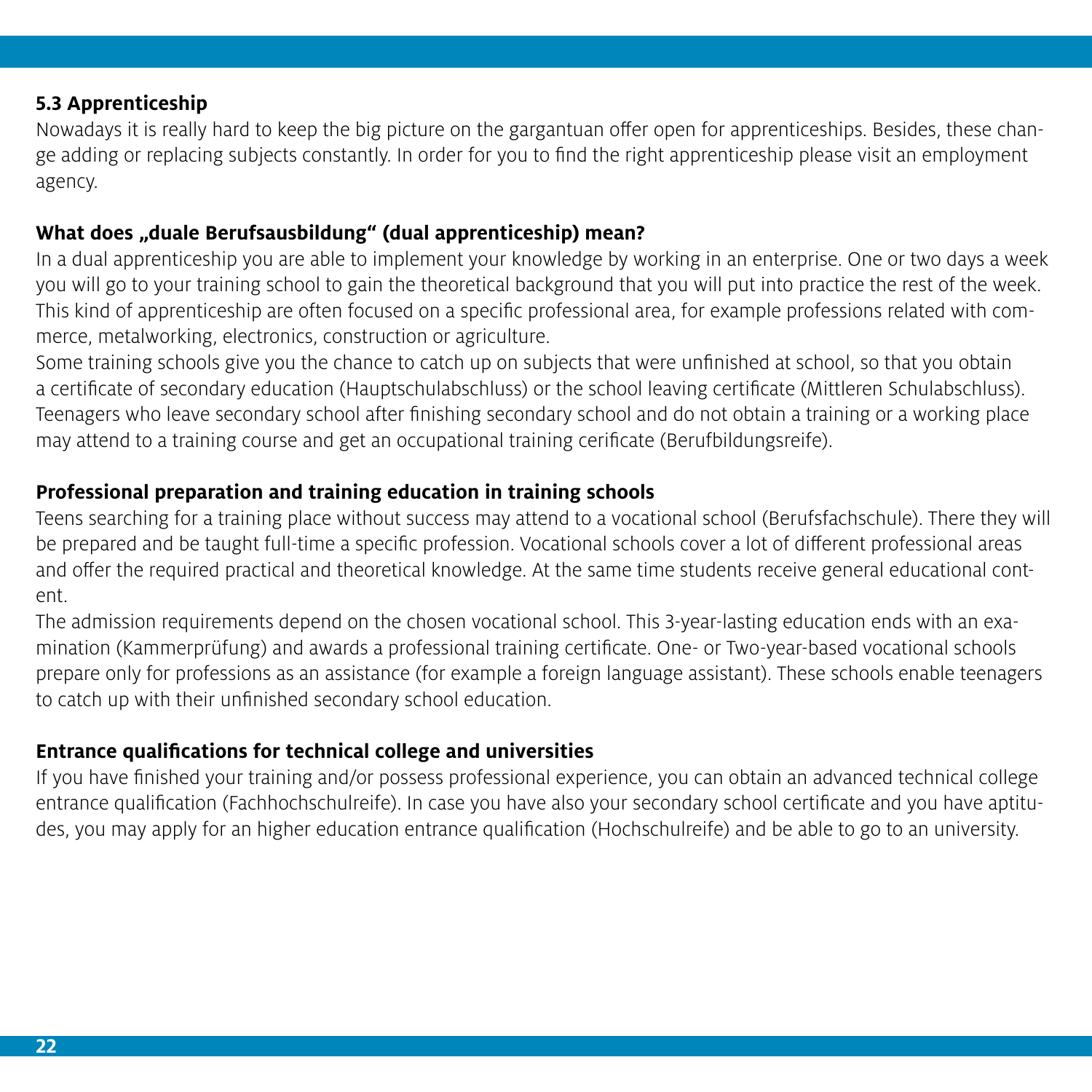# **Qualifications of higher education at professional training Gymnasiums**

Apprentices who possess a school leaving certificate and are acceptable for a qualification at a higher educational level are allowed to attend to a professional training Gymnasium. It combines professional and general education. During the first year professional training subjects comprehend main part of the schedule. In the next two years trainees are faced with two subjects from which one is directly related with the occupational field concerned. Education at a professional training Gymanasium ends with a higher education entrance qualification (Abitur). Visiting a professional training Gymnasium requires to decide on one of the following vocational fields:

- Economy and administration Metalworking
- Electronic Wood engineering Textile engineering and clothing
- Chemistry, Physics and Biology Nutrition and food technology
- Social pedagogy/welfare Health Communicational, Informational and media technology

# **Further education at vocational schools (Fachschule)**

Trainees who already have professional experience are able to visit a vocational school. After two years an examination (Fachschulexamen) takes place granting a qualification for executive functions and preparedness for self-employment. Along with this, apprentices can aspire for a higher education entrance qualification.

# **Upper School Centers (Oberstufenzentren)**

State-owned Upper School Centres (OSZ) summarize and organize all schools previously mentioned. In case you have doubts or questions you can always approach it.

The Oberstufenzentrum Dahme-Spreewald can be found in Schönefeld, Lübben und Königs Wusterhausen.

# **Upper School Center Dahme-Spreewald**

Abteilung 1 Am Seegraben 84 12529 Schönefeld Tel: 030 6729331 Fax: 030 67897432 Mail: osz-lds-sc@t-online.de

# **Upper School Center Dahme-Spreewald**

Abteilung 2 Beethovenweg 15 15907 Lübben (Spreewald) Tel: 03546 201890 Fax: 03546 201891 Mail: osz-lds-ln@t-online.de

# **Upper School Center Dahme-Spreewald**

Abteilung 3 Brückenstraße 40 15711 Königs Wusterhausen Tel: 03375 26-2860 Fax: 03375 26-2865 Mail: osz-lds-kwh1@t-online.de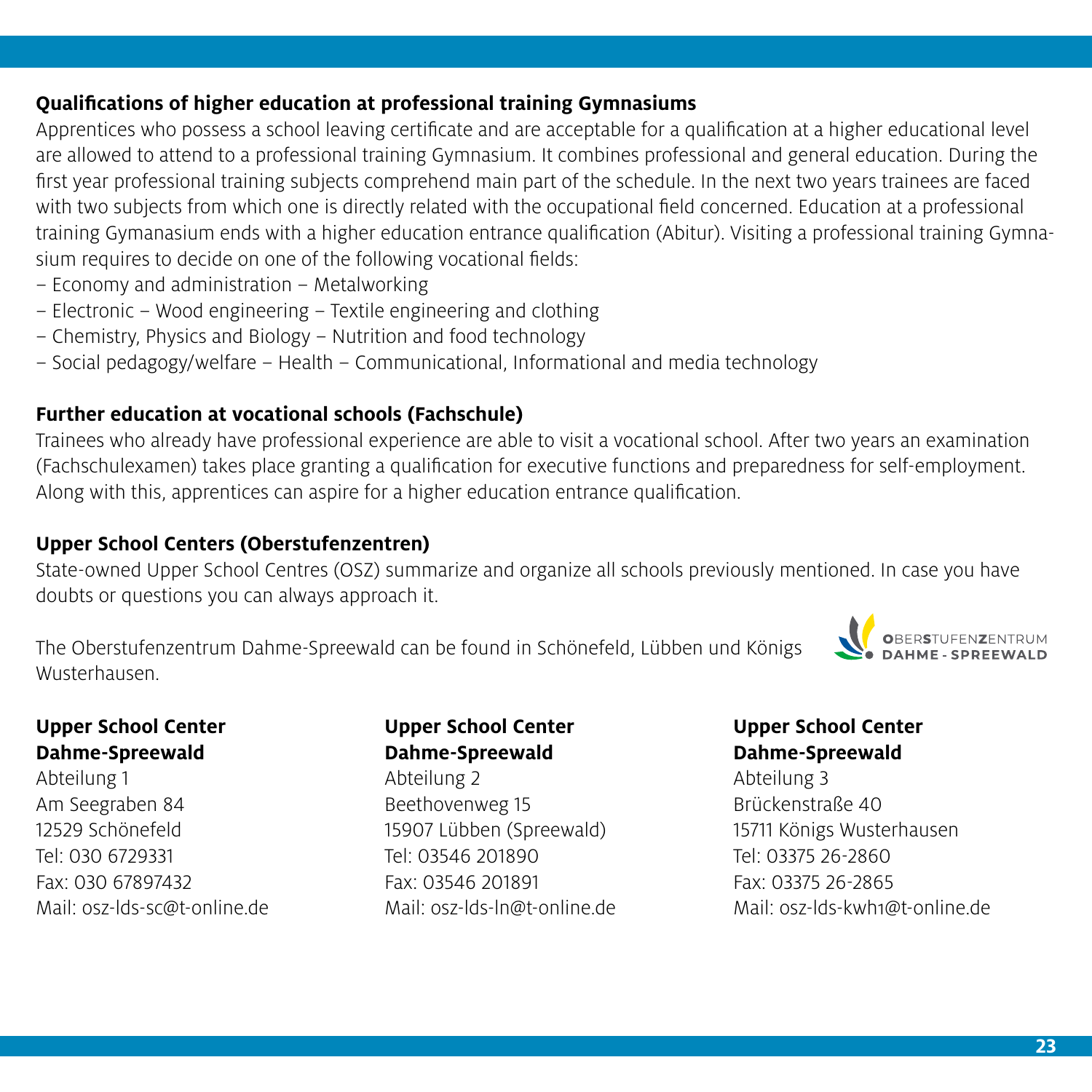You can also find many different career paths at OSZ Dahme-Spreewald through the internet: https://osz.dahme-spreewald.info/osz/de/Bildungsgaenge/41640.html

Training schools follow the theoretical part of the education according to the BBiG or the Handicrafts Regulations Act (Handwerksordnung). Apprentices are registered by their apprenticeship employer at the OSZ. Mostly, rotating classes take place which means two weeks of practical formation at the training company followed by one week focused on the theory at the OSZ. For more detailed information, please take a look at the rotating classes schedule at: https://osz.dahme-spreewald.info/sixcms/detail.php/41643

Vocational school's education is an ideal place for students who have left high school and have not found any training place by the beginning of the next school year. https://osz.dahme-spreewald.info/sixcms/detail.php/51047

City college provides knowledge and skills that are broaden by general education. At the end it gives you an advanced technical college entrance qualification (Fachhochschulreife). https://osz.dahme-spreewald.info/sixcms/detail.php/41644

Professional training Gymnasium is a modern version of a typical Gymnasium. It provides you a higher education entrance qualification (Hochschulreife). Students may finish their Abitur in 3 years after 10th grade. https://osz.dahme-spreewald.info/osz/de/Bildungsgaenge/Berufliches\_Gymnasium/51045.html

Vocational school for social pedagogy provides you part-time teaching to become a childcare worker. It takes 3 years with an in-company training every 2 weekdays and a probation period of 6 months. At the end you get an advanced technical college entrance qualification allowing you to study at any technical college nationwide. https://osz.dahme-spreewald.info/osz/de/Bildungsgaenge/Fachschule\_Sozialpaedagogik/51059.html

# **Second-chance colleges**

This type of higher education suits people who have not obtained the desired school certificate and still want it. An already finished professional training and/or professional experience are required. If these requirements are filled, a night-gymnasium (Abendgymnasium), a night-secondary school (Abendrealschule) or a so called "Kolleg", are available. In most German federal states there exists the possibility of obtaining a Haupt- or Realschulabschluss or an Abitur through a so called "Nichtschülerprüfung".

# **Schule des Zweiten Bildungsweges Dahme-Spreewald**

Funkerberg 26 Tel: 03375 211907 Mail: buero@zbw-lds.de 15711 Königs Wusterhausen Fax: 03375 211963 https://www.zbw-lds.de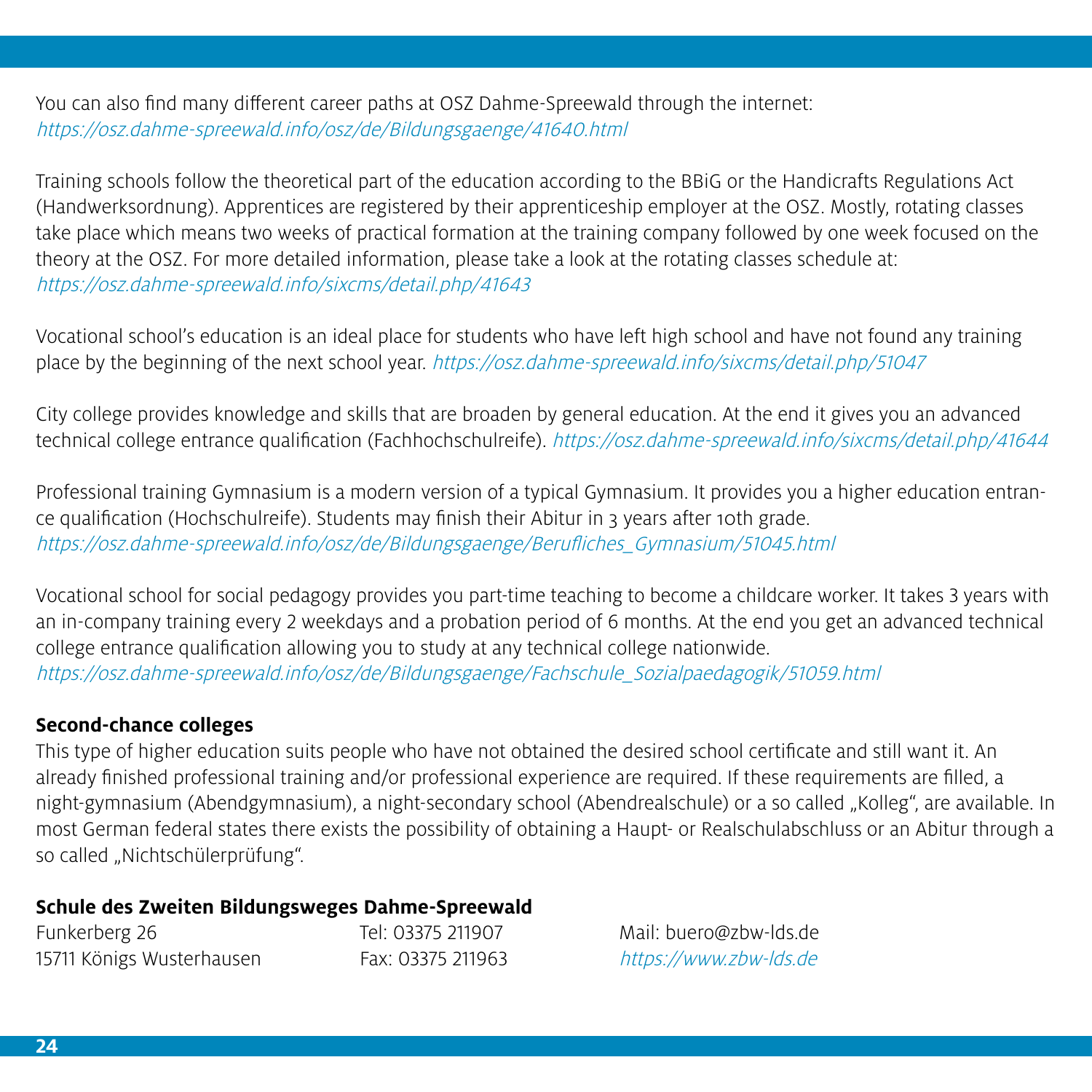# **5.4 Studying in Dahme-Spreewald**

# **Technical University of applied sciences TUAS Wildau**

Technische Hochschule Wildau (TH Wildau) is an innovative and forward-looking technical university with a campus located at the green south of Berlin. It possesses its own train station and many contacts with practice oriented universities and international research institutions.

Students can choose between Informatics, engineering, natural sciences, law, administration, economy and management and also between a full-time (vollzeit), dual (dual) or extra-ocupational (Berufsbegleitend) study program. University's main focus lies on Engineering, economic and computer science careers.

# **TUAS Wildau's Welcome Center**

The Welcome Center is in charge of providing professional and verbal skills to refugees as preparation for their studies in Germany.

Aside from linguistic and professional preparation Welcome Center's personnel offers you a vast support regarding questions on topics like every-day university life and integration in the university's society before and during your study at the TUAS Wildau. Besides, it offers you private coaching and a wide range of complementary courses in different subjects:

- Language courses (Sprachkurse) specially designed for refugees (taught consecutively, several times per year)
- DSH-Preparation Course Level B2, DSH in Language Center (Sprachenzentrum), Certificate: DSH-1, DSH-2 or DSH-3.
- DSH- Vorbereitungskurs C1 DSH im Sprachenzentrum, Abschluss: DSH-Prüfung
- Mixed course with idiomatic and professional preparation program (WFY), Certificates: DSH and professional admission examination.

### **International Office**

Akademisches Auslandsamt TH Wildau Hochschulring 1, 15745 Wildau Tel.: 03375 508 197 Mail: angelika.schubert@th-wildau.de Hall 13, Raum 034

### **Student Affairs Office**

Studentische Angelegenheiten TH Wildau Hochschulring 1, 15745 Wildau Tel.: 03375 508 180 Mail: silja.kuenzel@th-wildau.de Hall 13, Room 022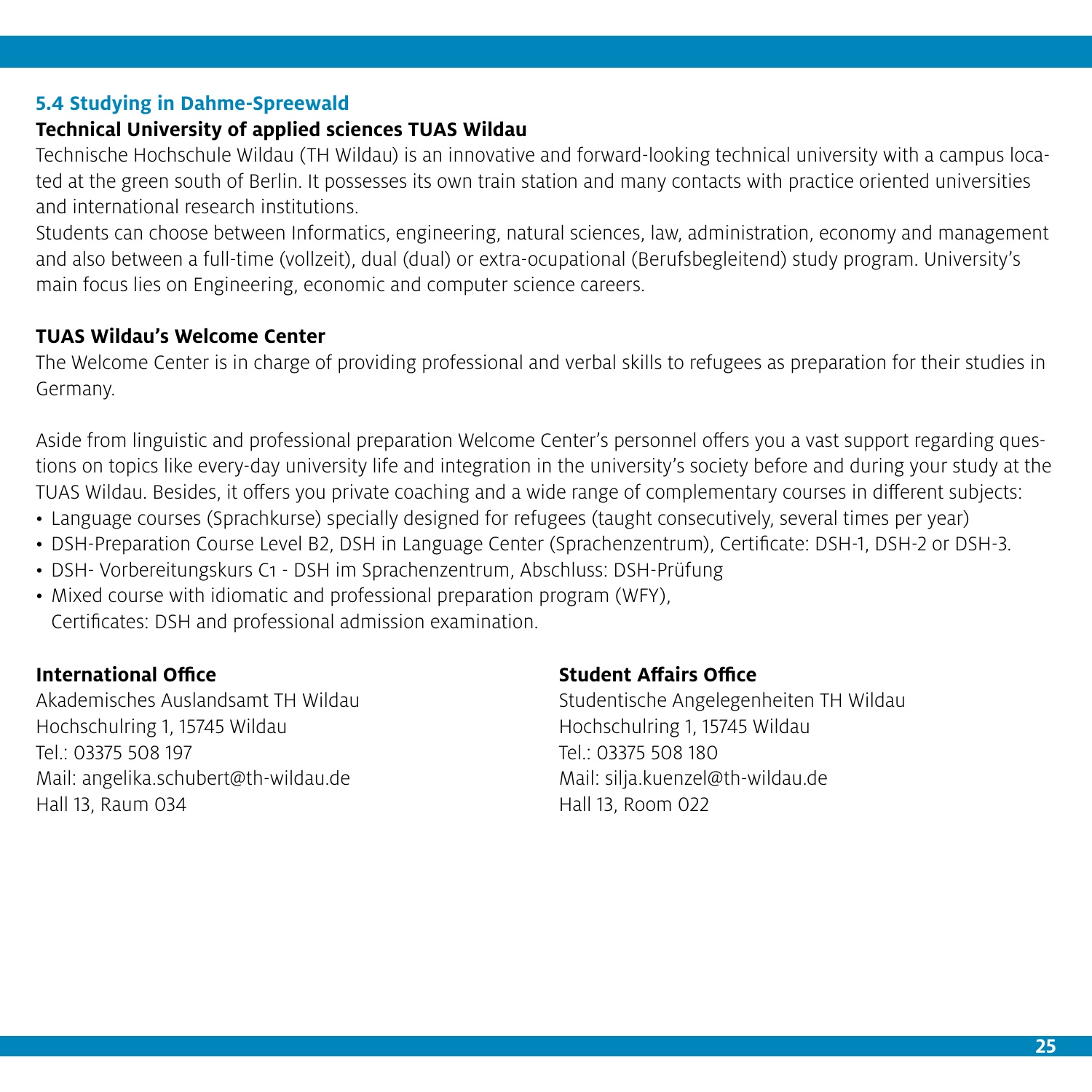# **Academic Orientation and Advisory Office**

Studienorientierung und Beratung TH Wildau Hochschulring 1, 15745 Wildau Tel.: 03375 508 688 Mail: studienorientierung@th-wildau.de Haus 13, Raum 224

**Technische** lochschule **Technical University** of Applied Sciences

**Welcome Center** Projektleitung Welcome Center für Geflüchtete Mail: kgebhardt@th-wildau.de

Projektkoordination Welcome Center für Geflüchtete Mail: benita.grafe-bourdais@th-wildau.de

Projektkoordination-Assistent & Administration Welcome Center für Geflüchtete Mail: ahmadi@th-wildau.de

Welcome Center für Geflüchtete / for refugees Haus 13, Raum 205/Hall 13 Room 205 Tel.: 03375 508 683, Mail: welcome@th-wildau.de Technische Hochschule Wildau Hochschulring 1, 15745 Wildau

# **5.5 Recognition of professional qualifications**

In case you have already a professional qualification or/and a finished professional training awarded abroad (for example in your home country), you can go to Brandenburg's Certificate Recognition Office in order to validate it. This institution also validates foreign certifications obtained at school or obtained in other parts of Germany (another German state). This is the right place for you if you have your domicile in Brandenburg OR you inform in written form about where in Germany you have applied for an occupation, a professional training or a study program.

# **Staatliches Schulamt Cottbus**

Blechenstraße 1, 03046 Cottbus, Tel: 0355 4866–418 Mail: Katrin.Rimpel@schulaemter.brandenburg.de

# **Further information about the recognition of qualifications – IQ Netzwerk**

In order to be able to work in Germany it might be necessary to have a formal recognition (only necessary for certain professions), if the certification was granted abroad.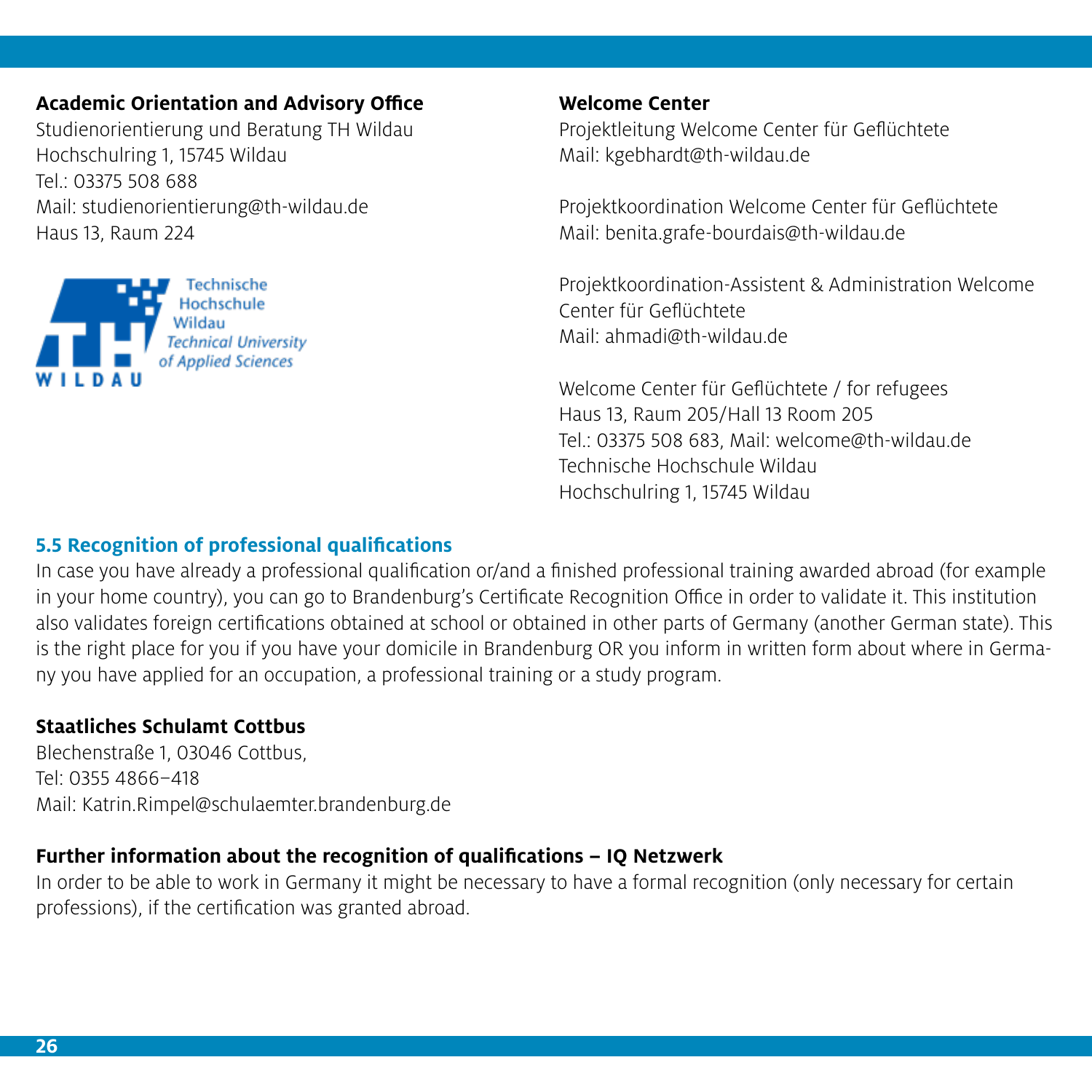The precise cost and place for your recognition process depends on the profession involved. In order for you to know where to go, how much you would have to pay or if you have to do a recognition process at all, please do not hesitate and come to one of our advisory centres:

# **Recognition and Qualification Advisory Königs Wusterhausen**

Handwerkskammer Cottbus, Außenstelle Königs Wusterhausen Cottbuser Straße 53a, 15711 Königs Wusterhausen Tel: 0355 7835-177, Mobil: 0160 9727 8256 Mail: kocur@hwk-cottbus.de



# **5.6 Adult Education Center (Volkshochschule)**

Adult Education Center (VHS) is open for diversified interests. Many citizens from our district learn here another language. Besides, there are innumerable offers related with art, culture, creative design, health, training opportunities (for example computing, administration, etc.) and social-political education. Everyone interested can participate. There is no general entrance requirement or limitation.

VHS are very important institutions specially for migrants/immigrants. There they can learn German as foreign language at all levels or even initiate an alphabetization course. According to the Immigration Law, all VHS are to be seen as provider of integration courses.

Several events are generally planned to take place at times when working people are usually free, for example evenings, at night or during the weekend. For those who are not employees, there are some events in the daytime, as well. Given that VHS are financed by the state, most events have comparatively low costs and many participants may obtain a discount for social reasons. For more information: https://www.vhs-dahme-spreewald.de/

# **6. Health care services**

Dahme-Spreewald dispose to you a wide range of hospitals, clinics, medical practice, emergency services and special health institutions. Modern therapies will simplify your everyday life. People insured with the statutory health insurance (gesetzlichen Krankenversicherung) can choose their own doctor.

# **Institutions for medical services**

In case you are looking for a doctor or even a specialist, you can use the following link from Brandenburg's Medical Association: https://www.laekb.de/PublicNavigation/arzt/arztsuche/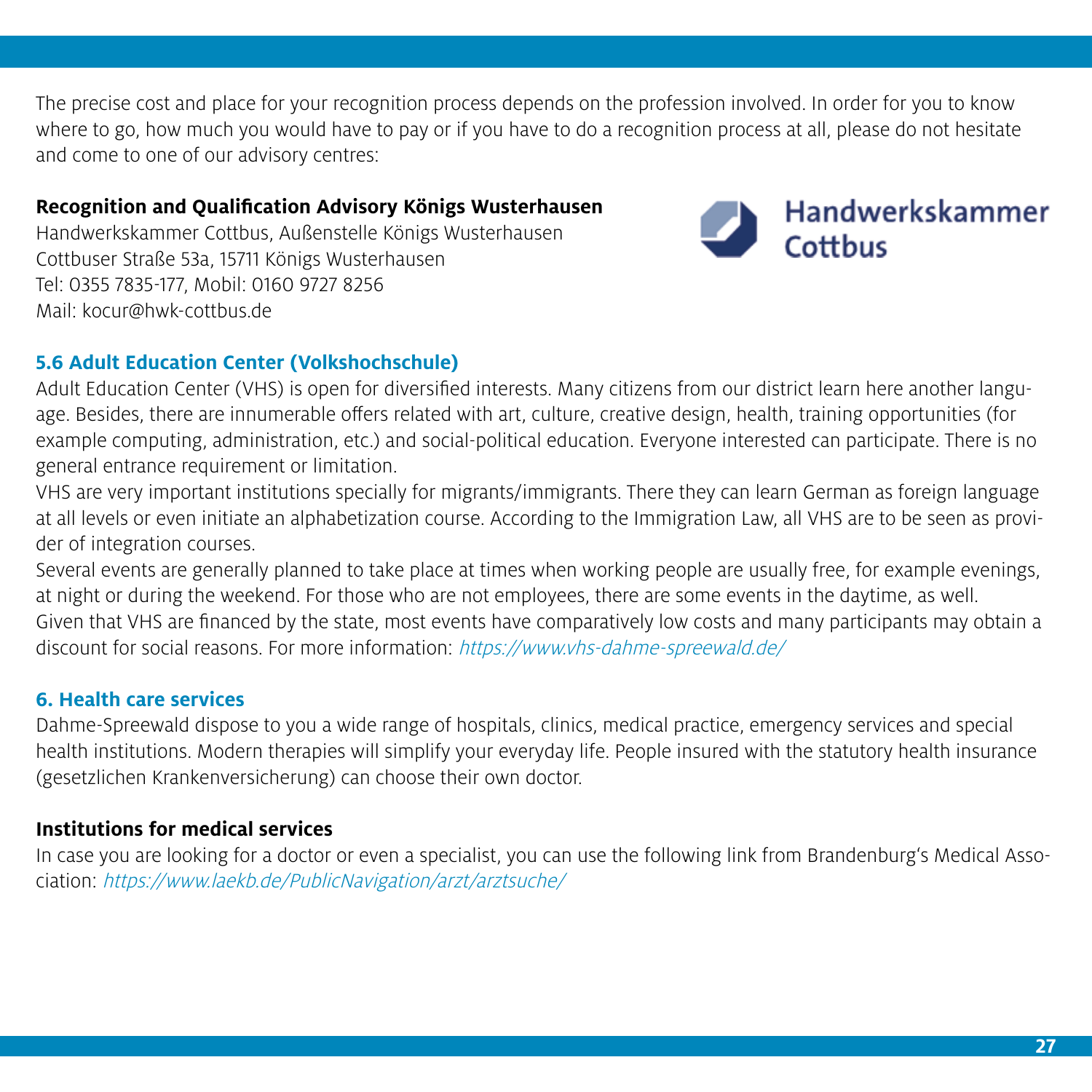Or this one from Brandenburg's Association of Statutory Health Insurance Physicians: https://arztsuche.kvbb.de/ases-kvbb/ases.jsf

Are you looking for a doctor who can speak in your mother tongue? You can find him at the link from Brandenburg's Medical Association: https://www.laekb.de/PublicNavigation/arzt/arztsuche/

# **Hospitals and clinics in the district**

Berlin-Brandenburg's region is one of the mayor medical centres in Germany. Aside from all the big clinics you can find in Berlin and Potsdam, you can also attend to clinics and hospitals located in this district:

# **Klinikum Dahme-Spreewald GmbH**

Achenbach Krankenhaus Köpenicker Straße 29, 15711 Königs Wusterhausen Tel: 03375 288-0 Mail: info@klinikum-ds.de

# **Spreewaldklinik Lübben**

Schillerstraße 29, 15907 Lübben Tel: 03546 75-0 Mail: info@klinikum-ds.de https://www.klinikum-ds.de/unsere-fachabteilungen/

# **Asklepios Fachklinikum Lübben**

Luckauer Straße 17, 15907 Lübben Tel: 03546 29-0, Fax: 03546 29-242 Mail: luebben@asklepios.com https://www.asklepios.com/luebben/

# **Asklepios Fachklinikum Teupitz**

Buchholzer Str. 21, 15755 Teupitz Tel: 033766 66-0, Fax: 033766 62-241 Mail: teupitz@asklepios.com https://www.asklepios.com/teupitz/

# **Evangelisches Krankenhaus Luckau gGmbH**

Berliner Straße 24, 15926 Luckau Tel: 03544 58-0 https://www.diakonissenhaus.de/gesundheit/ evangelisches-krankenhaus-luckau/

# **Reha-Zentrum Lübben**

Fachklinik für Orthopädie und Onkologie Kliniken Professor Dr. Schedel GmbH Postbautenstraße 50, 15907 Lübben Tel: 03546 238-0, Fax: 03546 238-700 https://www.rehazentrum.com/

# **Fontane-Klinik**

Psychosomatische Fachklinik Berlin.Brandenburg Fontanestraße 5, 15749 Mittenwalde OT Motzen Tel: 0337 6986-0, Fax: 0337 6986-104 Mail: info@fontane-klinik.de https://www.fontane-klinik.de/startseite.html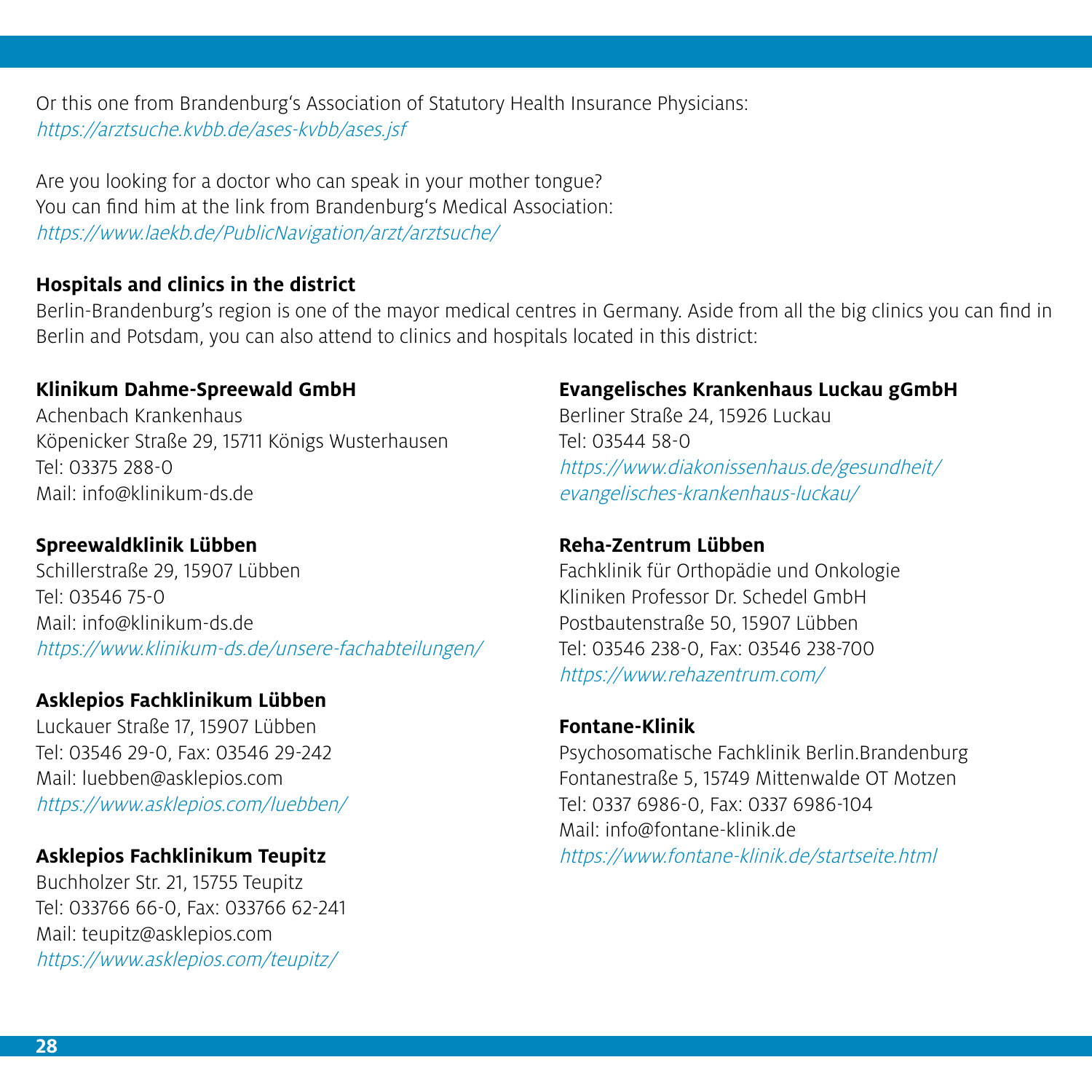# **7. Social Engagement**

Voluntary engagement can go from neighbourly friendship and support at social and health related tasks to being active in institutions focused on culture, urban development, climate protection, sport, youth, civil protection and disaster control.

Honorary engagement means cooperating actively and assume responsibility for the overall social welfare. Here you can implement some of your conceptions about what a good society really means.

### **Mensch Luckau e. V.**

Mail: info@mensch-luckau.de http://www.mensch-luckau.de/

**Initiative WIND - Willkommen im nördlichen Dahmeland, Zeuthen** E-Mail: kontakt@wind-hilft.de www.wind-hilft.de

### **Forum Lübben/Netzwerk Miteinander für Lübben**

E-Mail: forumluebben@gmx.de

### **8. Debt counselling**

In case you have debts and you think you cannot deal with them correctly, this district offers you advisory offices regarding this topic, too. Here an expert will take a look at your specific case in order to find for and with you the best possible solution. The next contacts may become handy to you:

# **Diakonisches Werk des Kirchenkreises Lübben e. V.**

Beratungsstelle für Überschuldete Geschwister-Scholl-Straße 12 15907 Lübben (Spreewald) Tel./Fax: 03546 180958

### **DRK Kreisverband Dahme-Spreewald**

Beratungsstelle für Überschuldete Erich-Weinert-Straße 46 15711 Königs Wusterhausen Tel./Fax: 03375 218971

**Initiative "Willkommen in KW", Königs Wusterhausen** E-Mail: willkommen-in-kw@web.de

**Initiative "Neue Nachbarn Wildau"**  E-Mail: kontakt@neue-nachbarn-wildau.de

**kune e. V.**  E-Mail: arbeitskreisbestensee@gmail.com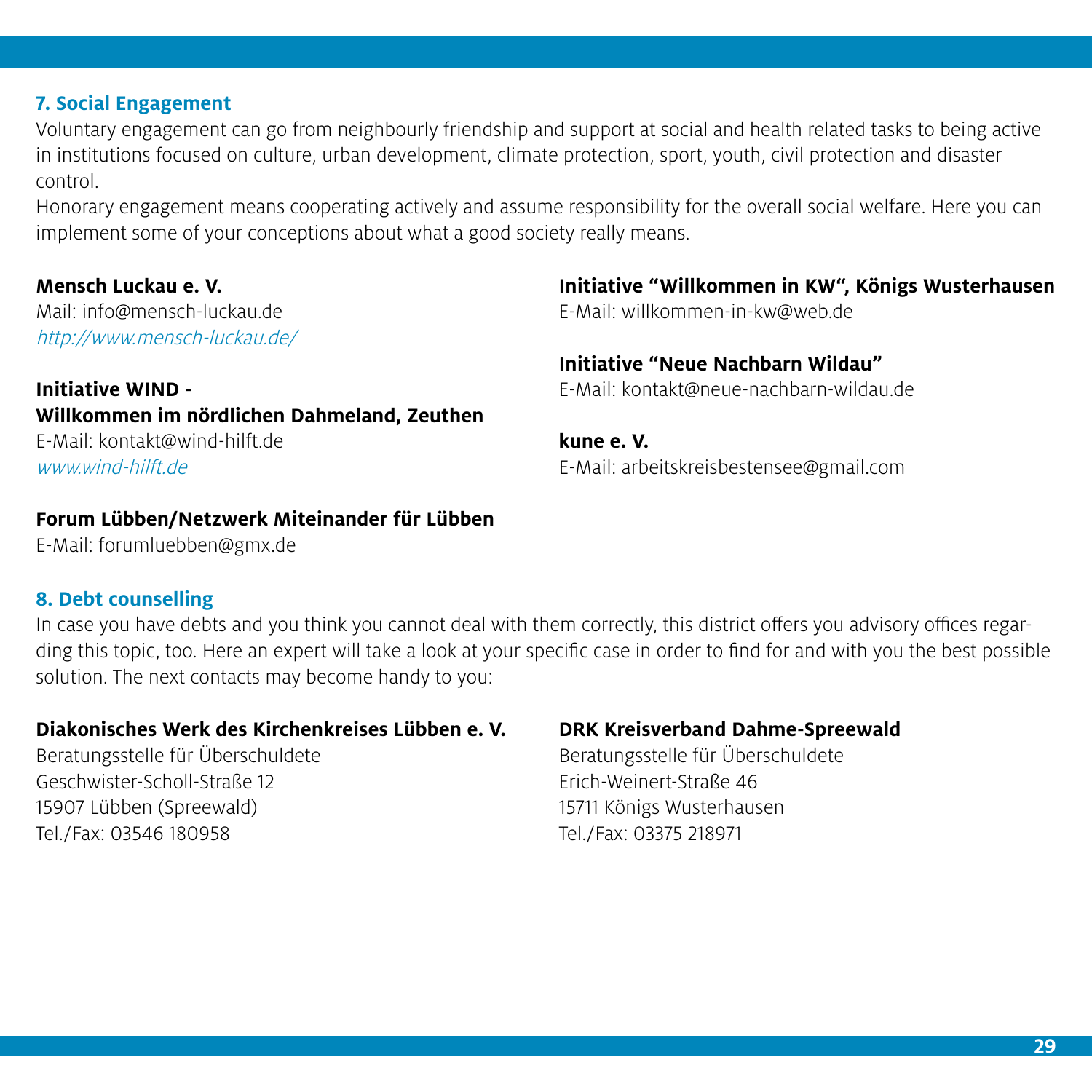# **III. Transportation, culture and leisure facilities**

# **9. Across Dahme-Spreewald**

# **9.1 Public transportation (ÖPNV)**

Please use our public transportation offers! Almost every possible destiny within the district can be easily reached with public transports. In contrast to the north of the district where the train (S-Bahn) goes from Berlin till Königs Wusterhausen, you can mostly use "Regionalbahn" and regional express and arrive at places even beyond the district. Between cities and communes there is a specific institution in charge, named Regionale Verkehrsgesellschaft Dahme-Spreewald

(RVS). It possesses about 50 Bus routes and more than 930 bus stops. RVS has combined itself with another 37 transport companies in Berlin and Brandenburg to create the Verkehrsverbund (VBB).

More information about road maps, timetables and VBB-Tickets (for example Mobilitätsticket Brandenburg or Sozialticket LDS) are easy to find by following the next link www.rvs-lds.de or www.vbb.de

Please consider downloading the VBB mobile phone App. It will help wonders. We looking forward to have you as a new passenger soon.

© Regionale Verkehrsgesellschaft Dahme-Spreewald mbH

# **9.2 Using the bike**

Using the bike for short distances in the city is a very good option. In the more rural regions there are also many potential routs for bikes. In case you are need more information before hitting the road, please approach one of the many Tourist information centres or administration buildings of the district. Therefor the Brandenburg-App is very beneficial. It can be downloaded for free with an IPhone or an Android smartphone.

Please do not forget that, just like with a car, there are many driving rules and technical requirements linked with the use of a bike (right illumination, brakes, etc.). Kids can learn about driving bike rules at school or at a police station.

# **9.3 Driving your car**

You are allowed to drive using your foreign driver's license only for 6 months since your arrival. Afterwards you will need a German driving license! In a driving license bureau (Führerscheinbüro) you can get informed about the necessity of either having your driving license rewritten or if you will have to take a new driving exam and get a new German license. Moreover, it might be necessary to bring an official translation of your document. Your foreign driving license must still be valid at the time of your application.

In the standard case you will not have to take a new examination, if your driving license was issued in a EU member state or in Iceland, Norway or Liechtenstein. Take into consideration that your application for a rewritten foreign driving license has to be made in less than 3 years since your arrival.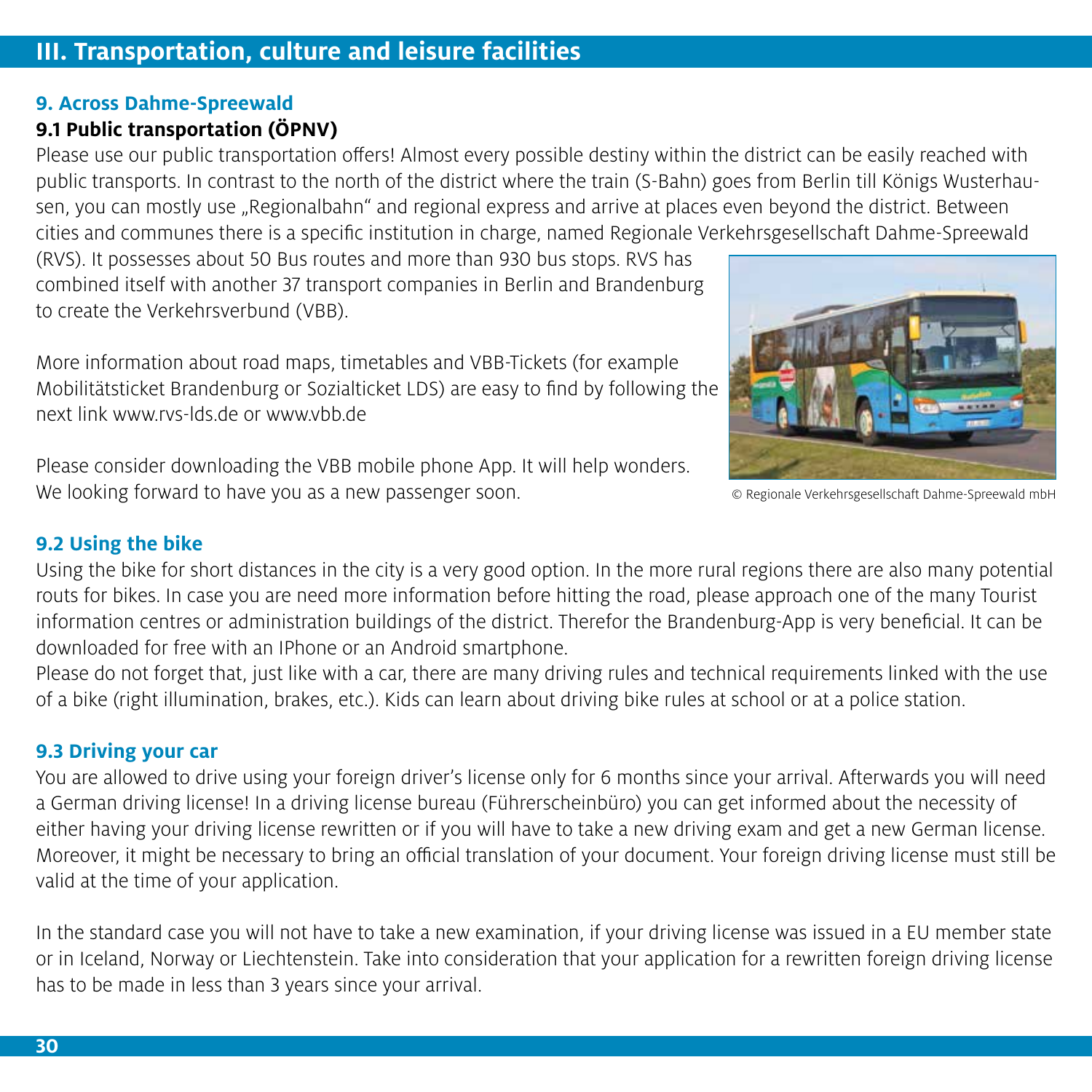In case that your license was issued in another country outside the EU (Drittstaat), you will have to do a theoretical and practical exam in accordance with a driving school. Nevertheless, you must not necessarily take the (theoretical and practical) classes that are meant for beginners.

For your license processes you can use the next contacts:

# **Landkreis Dahme-Spreewald**

Straßenverkehrsamt Fahrerlaubnisbehörde Fontaneplatz 10 15711 Königs Wusterhausen Tel: 03375 26-2678

Untere Straßenverkehrsbehörde Weinbergstraße 1 15907 Lübben (Spreewald) Tel: 03546 20-1920 Mail: strassenverkehrsamt@dahme-spreewald.de

You can pay for your German license right at the residents' registration office (for address go to chapter 3). The registration or deregistration of a car or motorcycle is made at the road traffic licensing department (Straßenverkehrsamt) of your district (for directions go to chapter 9.3).

# **10. Culture and Free time**

Regardless of driving with your bike, going by foot or practicing some aquatic sport, the district Dahme-Spreewald provides numerous activities. An overview of many possible recreational options can be found at: https://www.dahme-spreewald.info/de/Tourismus/Dahme-Spreewald\_entdecken/Freizeitangebote\_von\_A\_-\_Z/305.html

If you are more a museum person, you can go visit some of our museums in Dahme-Spreewald. Here an overview of them: https://www.dahme-spreewald.info/sixcms/detail.php/317

You can find more about the district's main events in the following link: https://www.dahme-spreewald.info/de/Aktuelles/Veranstaltungskalender/191.html

# **11. Sport**

Sport plays a key role when talking about integration. It is very common that people from different nations come together to play or train. The so called "Kreissportbund Dahme-Spreewald" (KSB) is the umbrella organisation of 179 local sports clubs with 20 404 members. These ciffers make KSB the biggest civil organisation in the whole region.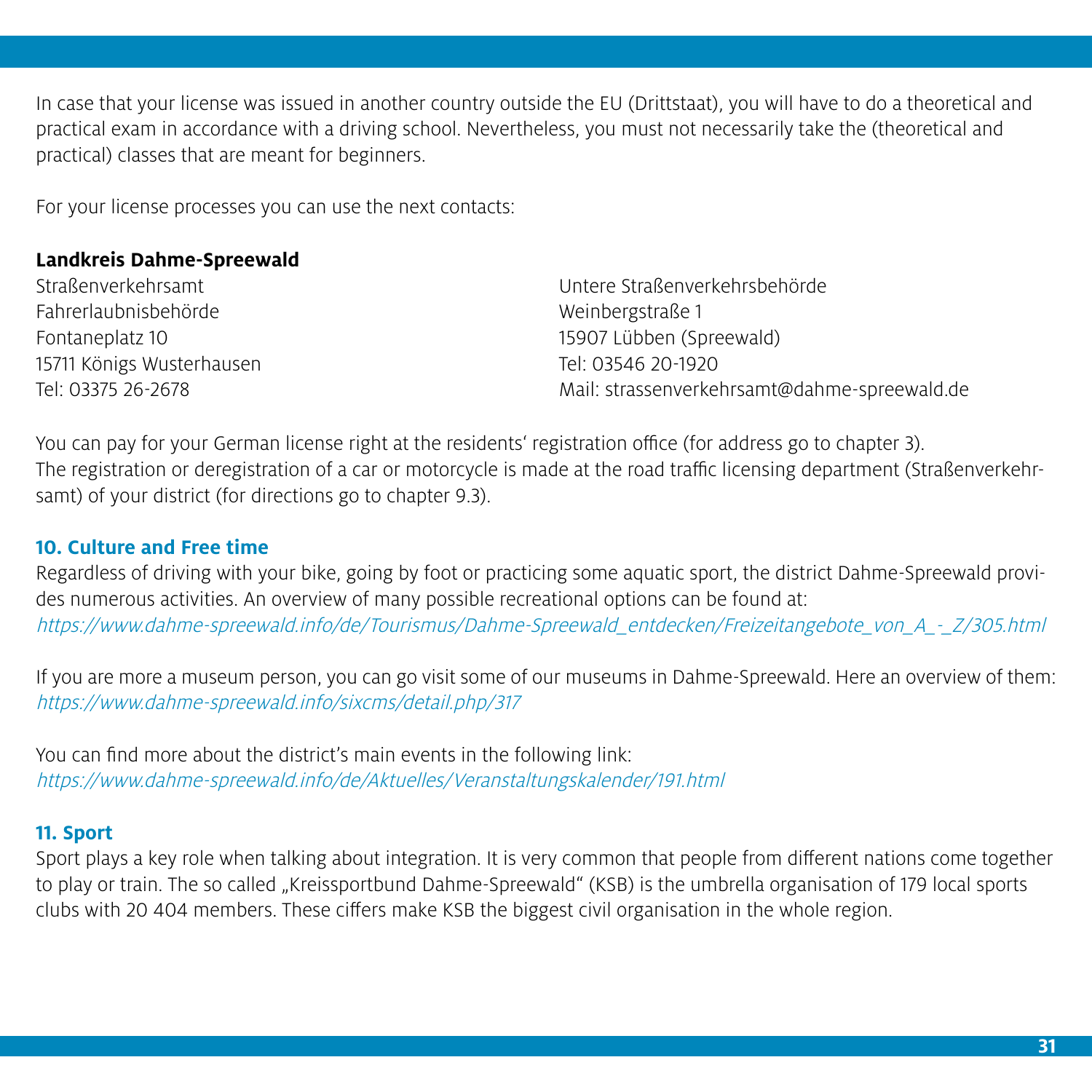Our selection of sports is large. From A like in "Aerobic" till W like in "wander" 52 different sport clubs with 550 licensed professional trainers offer you a high quality atletic expierence. The so called "Kreissportjugend" is the organisation in charge of sports for young people. It belongs to the "Kreissportbundes Dahme-Spreewald e. V.".

An overview of all sport clubs right here: https://ksb-lds.de/sport-in-lds/sportvereine-in-lds/sportvereine-in-lds.html

# **Kreissportbund Dahme-Spreewald e. V.**

Weg am Krankenhaus 2 15711 Königs Wusterhausen Tel: 03375 5670697 Mail: info@ksb-lds.de



# **IV. LONG-TERM INTEGRATION**

# **12. Further legal information about your stay in Dahme-Spreewald**

The aliens department (in German "Ausländerbehörde") is the institution in charge of all issues regarding immigration. If you come to Germany with a foreign nationality, the main topics to clarify will be:

- Which nationality or which Visa do you possess?
- How long are you staying in Germany?

# **12.1 Right of residence**

Residence Law (AufenthG) rules the entry, stay, occupation and the end of stay of foreigners from third countries. EU-Citizen have the right of free movement inside the European Union. However, this liberalness is limited. EU foreigners'set of rights and obligations regarding entry and stay in the country are ruled into detailed in the so called "Freizügigkeitsgesetz/EU". Every foreigner must have a residence permit without exemption. Residence Law recognizes the following types of residence permits:

- Visa (Visum)
- Residence Permit (Aufenthaltserlaubnis)
- EU Blue Card (Blaue Karte EU)
- ICT-Card (ICT-Karte)
- Mobil-ICT-Card (Mobiler-ICT-Karte)
- Settlement Permit (Niederlassungserlaubnis)
- Long-Term Residence Permit (Erlaubnis zum Daueraufenthalt EU)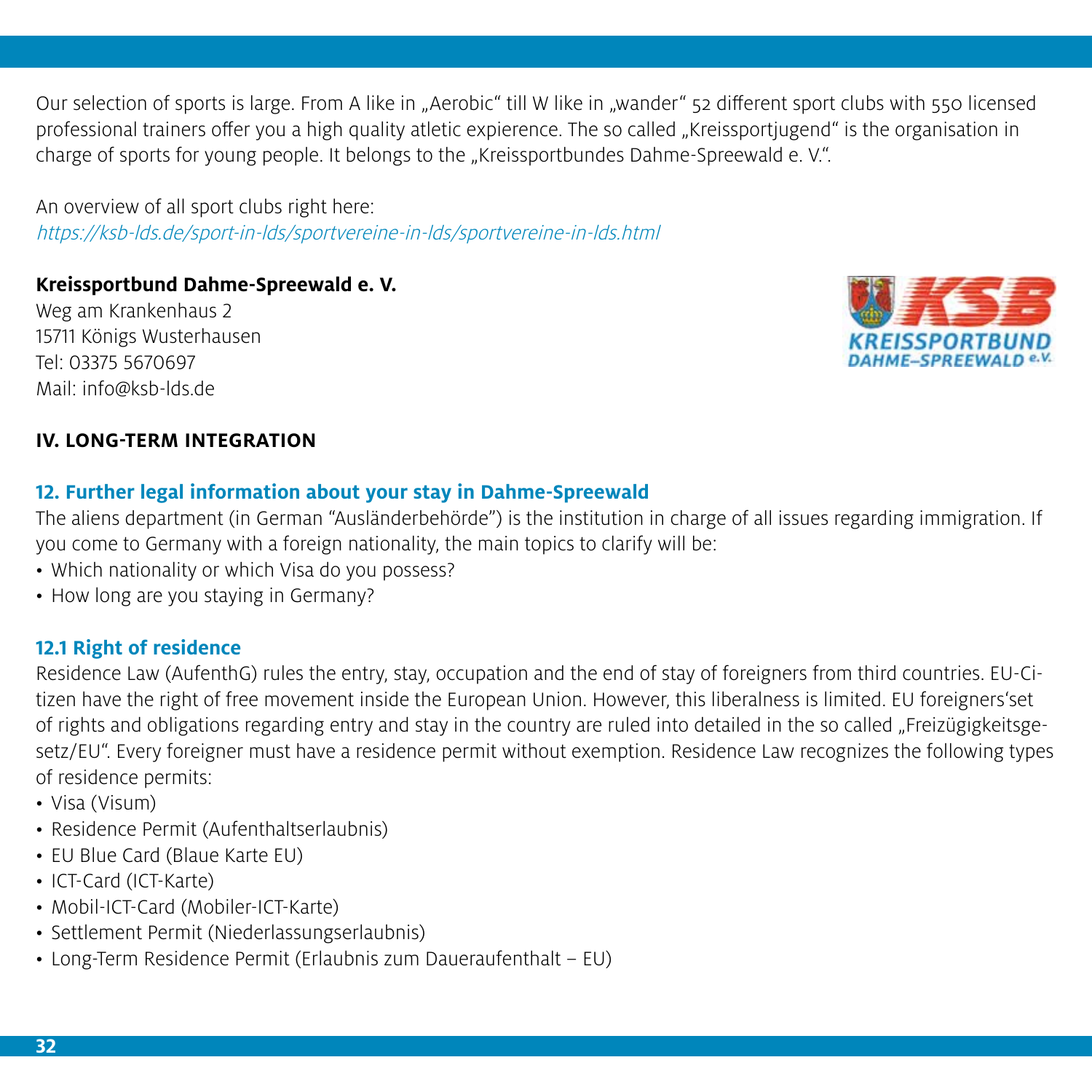# **Duration of your stay**

All the requirements for a stay of no more than 90 days within 180 days in a Schengen-State (Germany is a Schengen-State) are ruled by the EU's Law. Short stays (for example with touristic or commercial purposes or to visit friends or family) are possible.

While Settlement permits and Long-term Residence Permits are given for an indefinite period of time, all other types of residence permits are temporary. An extension is possible, if the requirements that were fulfilled at the first issuance are still fulfilled. In case of extensions it is also usual to determine if the foreigner has complied with his/her obligation of participating in an integration course.

# **Residence purposes**

The residence permit is given primarily for some specific residence purposes.

- The Residence Law distinguish the following:
- Education (§§ 16-17 AufenthG)
- Employment (§§ 18 ff. AufenthG)
- Civil, humanitarian or political reasons (§§ 22-26, 104a, 104b AufenthG)
- Familiy relocation (§§ 27-36 AufenthG)
- Special Residence Rights (§§ 37-38a AufenthG)

Every one of them have their very own requirements.

The Blue Card is ideal for academic skilled labour and it comes with a lot of discounts. With a Blue Card making the family moving in is facilitated. Furthermore, one can stay abroad for as much as 12 months (for other types of residence permit it is max. 6 months).

ICT-Cards and Mobile ICT-Cards are meant for transferred specialist, trainees and managers with intern entrepreneurial purposes. These are given to foreign workers who will be working for a limited time in a foreign company's business establishment located in Germany.

Settlement Permits and EU Long-term Residence Permits are provided for many different reasons which allow a treatment to foreigners as if they were Germans, for example in terms of labour chances and social benefits. These are mainly described in § 9 and §§ 9a-9c AufenthG. They present exemptions on their own, for example for high-skilled workers or recognized refugees.

The fundamental difference between these two residence permits is that Long-term Residence Permits allow you to visit other EU member states.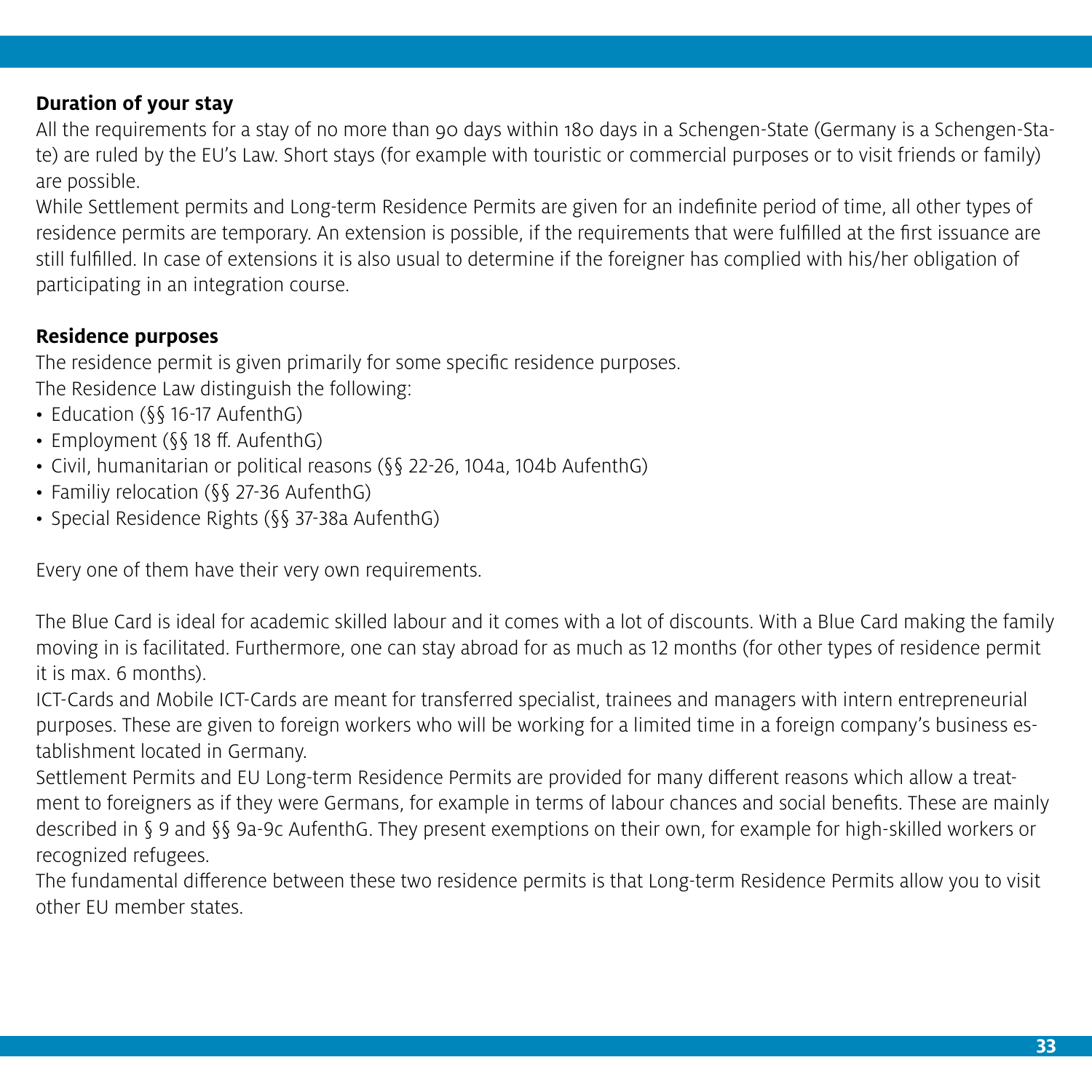# **Employment**

Residence permits enable you to work, if this complies with the AufenthG or the Residence Permit declares this clearly in your ID-Card. Owners of a Settlement Permit are generally allowed to work in Germany.

# **Competence**

Visas are provided by institution representing the Ministry of Foreign Affairs. An overview of these institutions can be found here: https://www.auswaertiges-amt.de/blob/199314/31aa23df515fd8c1af9862b10f5d8436/dtauslandsvertretungenliste-data.pdf

All the other residence permits are issued by the local Aliens Department concerned, which make them the first contact person for any questions regarding a specific case.

### **Landkreis Dahme-Spreewald**

| Ordnungsamt                            |          | Consultation hours:         |  |  |
|----------------------------------------|----------|-----------------------------|--|--|
| Schulweg 1b                            | Tuesday  | 08:00-12:00 and 13:00-18:00 |  |  |
| 15711 Königs Wusterhausen              | Thursday | 08:00-12:00 and 13:00-16:00 |  |  |
| Tel: 03375 26 26-0, Fax: 03375 26-2108 |          |                             |  |  |
| E-Mail: abh@dahme-spreewald.de         |          |                             |  |  |

Further Informationen about Residence Law:

http://www.zuwanderung.de/ZUW/DE/Zuwanderung\_geschieht\_ jetzt/FAQ/faq\_node.html Or: Make it in Germany – Information portal of the Federal Government for foreign skilled labour https://www.make-it-in-germany.com/de/ueber-das-portal/make-it-in-germany/

# **12.2 Naturalization**

Whoever wants to live permanently in Germany can obtain a German Citizenship. Applicants must be older than 16 years old to fill the required documents without parental advisory. For more information, please contact the Aliens Department.

# **Landkreis Dahme-Spreewald**

Ordnungsamt Schulweg 1b, 15711 Königs Wusterhausen Tel: 03375 26 26-0, Fax: 03375 26-2108 Mail: abh@dahme-spreewald.de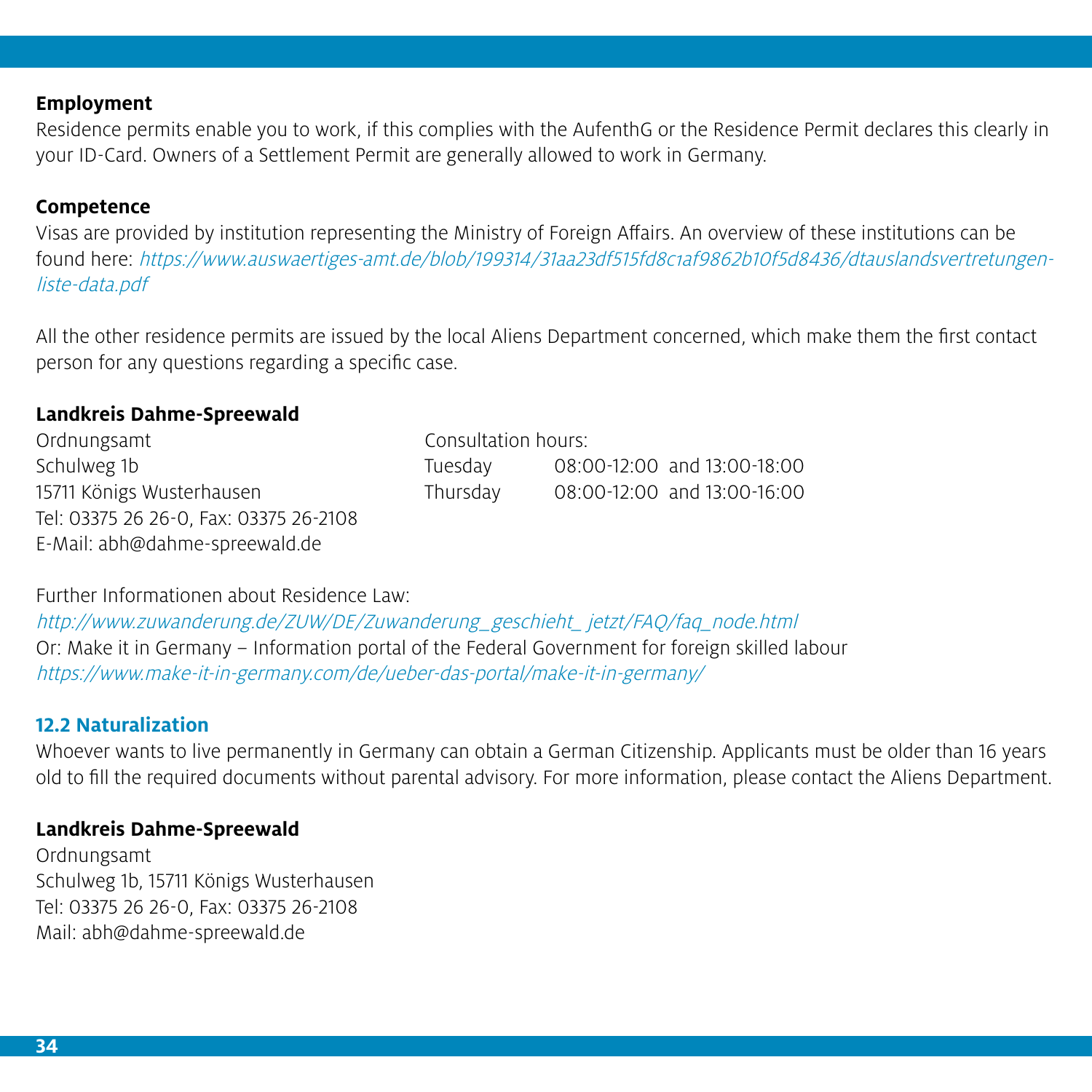# **V. Addresses and contacts**

# **Emergency numbers and emergency services**

| Fire brigade and rescue service                                                   | 112              |
|-----------------------------------------------------------------------------------|------------------|
| Police                                                                            | 110              |
| Police main guard KW - Köpenicker Straße 26                                       | 03375 270-0      |
| Police main guard Schönefeld - Bohnsdorfer Chaussee 30                            | 030 63480-0      |
| Police main guard Lübben - Bahnhofstraße 31                                       | 03546 77-0       |
| Police main guard Luckau - Rathaus über Leitstelle Lausitz (not always available) | 0355 6320        |
| <b>Emergency in case of health hazards</b>                                        |                  |
| Consumer Protection Agency and LDS agriculture                                    | 03546 20-1618    |
|                                                                                   | or 03546 20-1619 |
| LDS Public Health Department                                                      | 03375 26-2145    |
| Medical distress call                                                             |                  |
| Lübben Hospital                                                                   | 03546750         |
| Accident and emergency department                                                 | 03546 75229      |
| Königs Wusterhausen Hospital                                                      | 03375 288-0      |
| KW Accident and emergency department                                              | 03375 288-300    |
| Luckau Hospital                                                                   | 03544 58-200     |
| Luckau Accident and emergency department                                          | 03544 58-182     |
| Medical on-call duty                                                              | 112              |
| General medicine doctor on-call duty                                              | 116 117          |
|                                                                                   |                  |

# **Reachability:**

Monday, Wednesday, Friday: From 13:00 till 07:00 of the respective next day. Tuesday and Thursday: From 19:00 till 07:00 of the respective next day. Saturday, Sunday and holidays 24 hours respectively.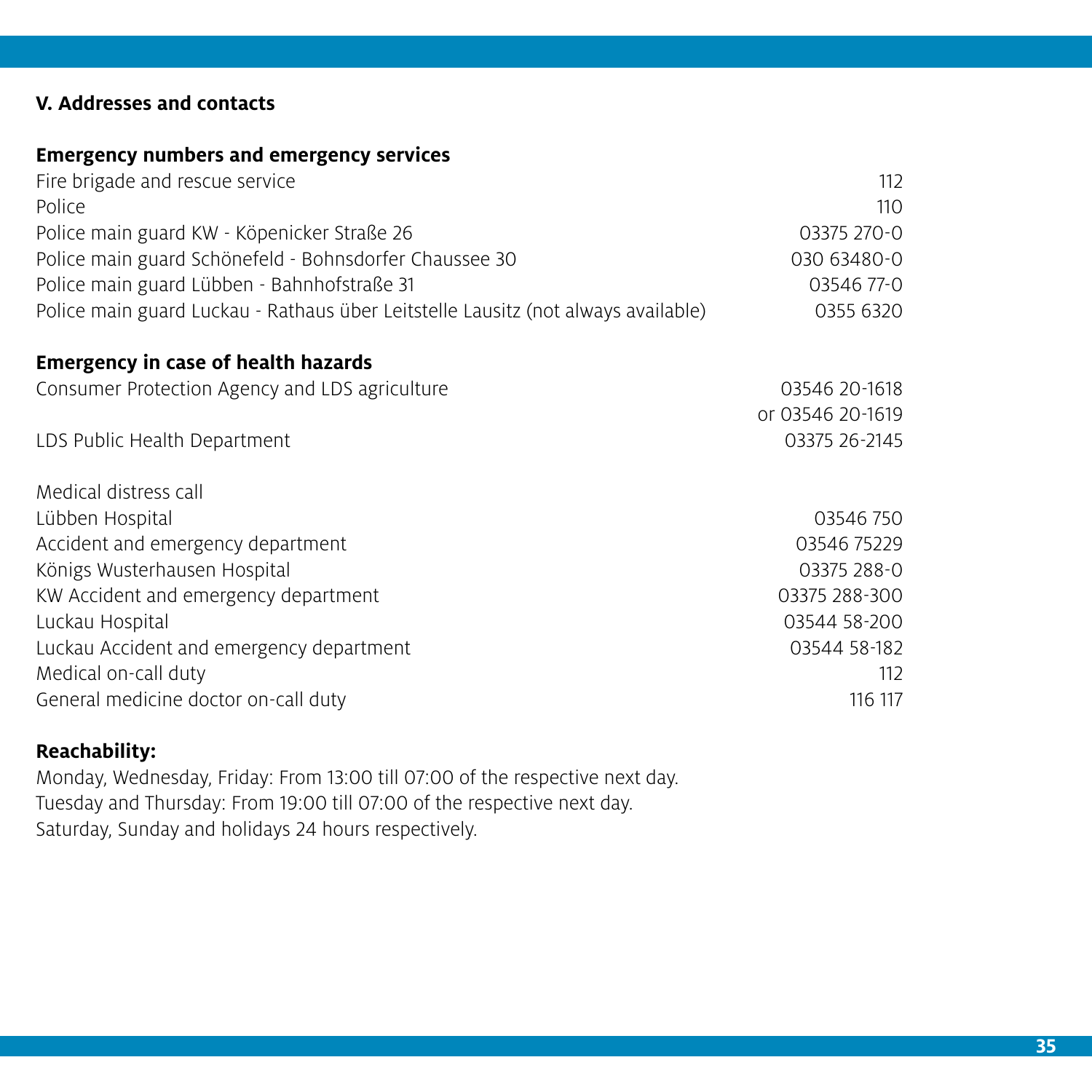### **More emergency numbers**

| Emergency related with poison (24 h)                | 030 19240     |
|-----------------------------------------------------|---------------|
| Emergency related with drugs                        | 030 19237     |
| Crisis helpline (evangelical)                       | 0800 1110111  |
| Crisis helpline (catholic)                          | 0800 1110222  |
| Emergency related with kids and teenagers           | 0800 1110333  |
| (Monday – Friday from 15:00 till 19:00)             |               |
| <b>Medical Children Protection Hotline</b>          | 0800 1921000  |
| www.kinderschutzhotline.de                          |               |
| Women Protection Königs Wusterhausen                | 033763 214410 |
| E-Mail: frauenschutzwohnung@dahme-spreewald.de      |               |
| Postamt 1, Postfach 1236, 15702 Königs Wusterhausen |               |

# **Crime victims (Weisser Ring)**

Nationwide, cost-free 116 006 Königs Wusterhausen and European European Communist Communist Communist Communist Communist Communist Communist Communist Communist Communist Communist Communist Communist Communist Communist Communist Communist Communist E-Mail: WeisserRing-KW@t-online.de

# **Advisory in Landkreis Dahme-Spreewald**

Migration agent Frau Antje Jahn Landkreis Dahme-Spreewald Reutergasse 12 15907 Lübben (Spreewald) Tel: 03546 20-1997 Mail: antje.jahn@dahme-spreewald.de

Educational coordinator for immigrants Frau Veronika Gebel Landkreis Dahme-Spreewald Reutergasse 12 15907 Lübben (Spreewald) Telefon: 03546 20-1972 Mail: veronika.gebel@dahme-spreewald.de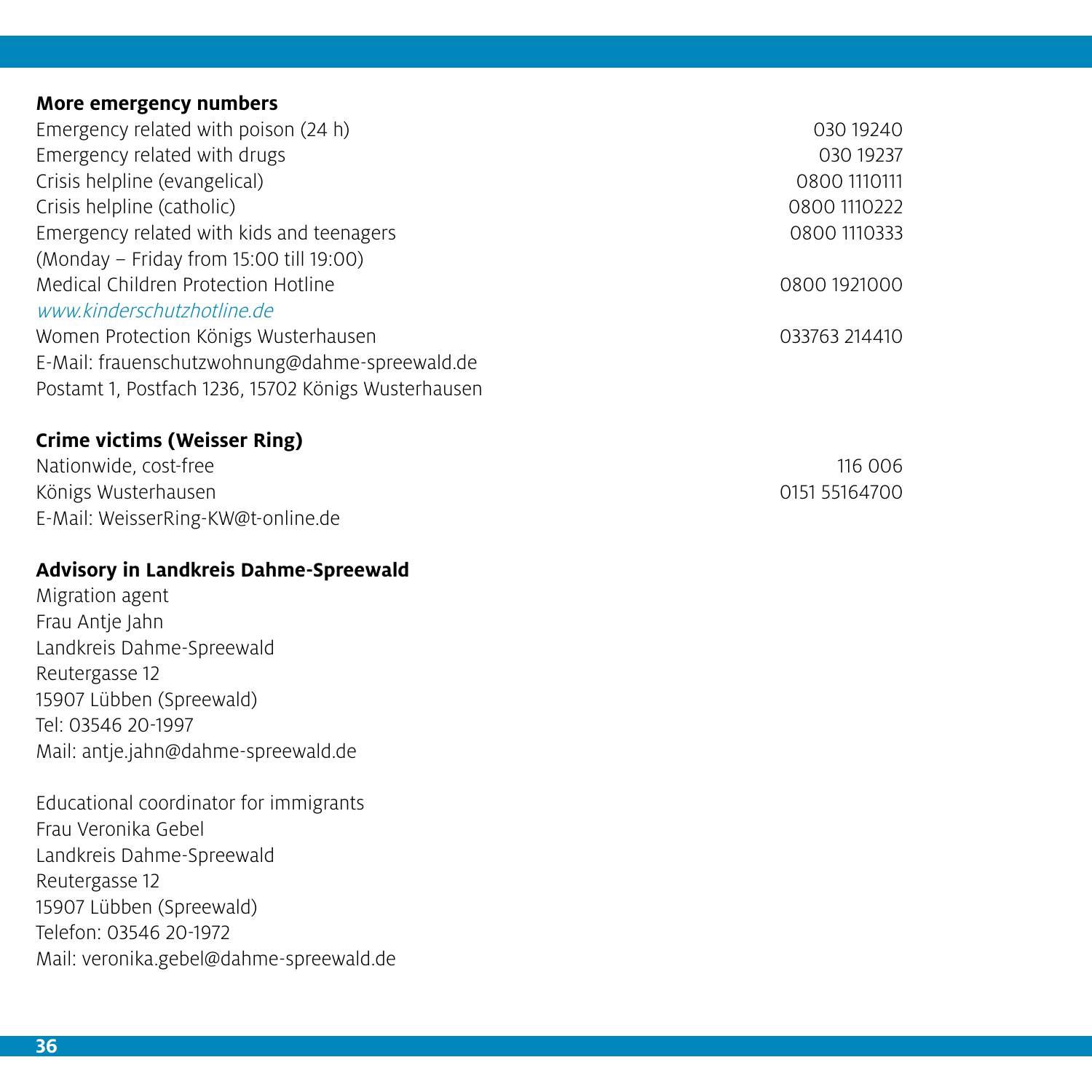# **Language and integration courses**

VHS Dahme-Spreewald Schulweg 1b, 15711 Königs Wusterhausen Tel: 03375 262527 Mail: vhs@dahme-spreewald.de

| bbw Akademie                        | 03375 5298548  |
|-------------------------------------|----------------|
| <b>FAW</b>                          | 03361760170    |
| Zukunftswerkstatt (future workshop) | 03375 525230   |
| Hiller Bildung                      | 03361 693917   |
| <b>SBH Suedost</b>                  | 03375-52435801 |
| TH Wildau                           | 03375 508684   |
| Second-Chance School                | 0177 9148705   |

# **Advisory for immigrants**

Diakonisches Werk des Kirchenkreises Lübben e. V. Geschwister-Scholl-Straße 12 15907 Lübben Tel: 03546 187639 Mail: Migration@diakonie-luebben.de

# **Welfare work as advisory for immigrants**

Caritasverband für das Erzbistum Berlin e. V. Region Brandenburg Ost Maxim-Gorki-Straße 6/7 15711 Königs Wusterhausen Tel: 03375 2108125 Fax: 03375 2108124 Mail: Fluechtlingsberatung-koenigs-wusterhausen@caritas-brandenburg.de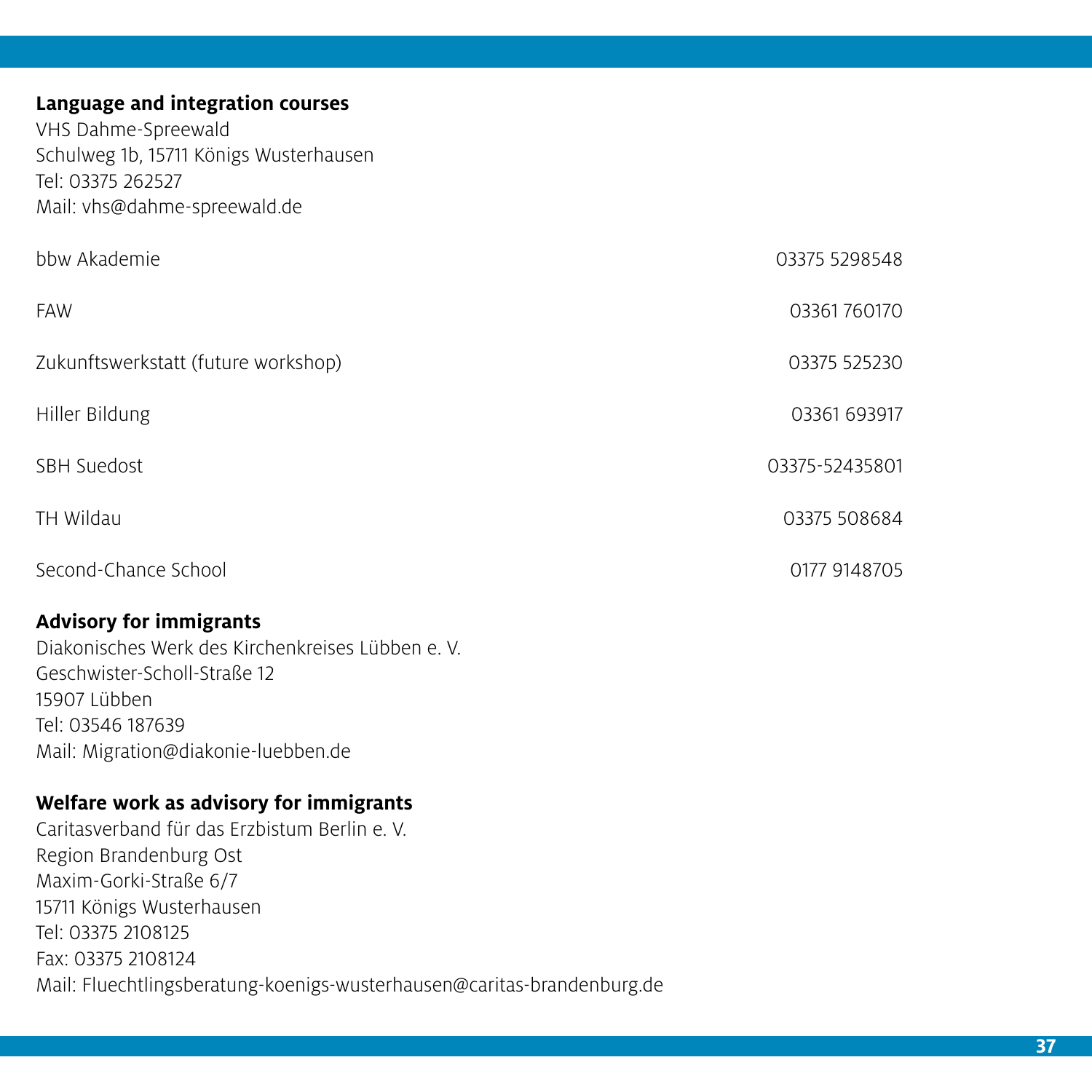# **Migration services for youngsters (Jugendmigrationsdienst – JMD)**

Diakonisches Werk des Kirchenkreises Lübben e. V. Geschwister-Scholl-Straße 12 15907 Lübben Tel: 03546 187639 Fax: 03546 181014 Mail: Migration@diakonie-luebben.de

# **"LDS integriert - Ausbildung und Arbeit" Project**

Mediation and help in the job search and training place search Mail: kontakt-LDSintegriert@awo-bb-sued.de

# **Stellwerk 8**

Social advisory and meeting place Bahnhofsvorplatz 8 15711 Königs Wusterhausen Tel: 03375 2868870 Fax: 03375 2868869 Mail: s8@dsdlds.de

More Links: http://ankommenapp.de/APP/DE/Startseite/startseite-node.html

https://www.make-it-in-germany.com

https://www.anerkennung-in-deutschland.de/tools/berater/de/berater/start

https://anabin.kmk.org/anabin.html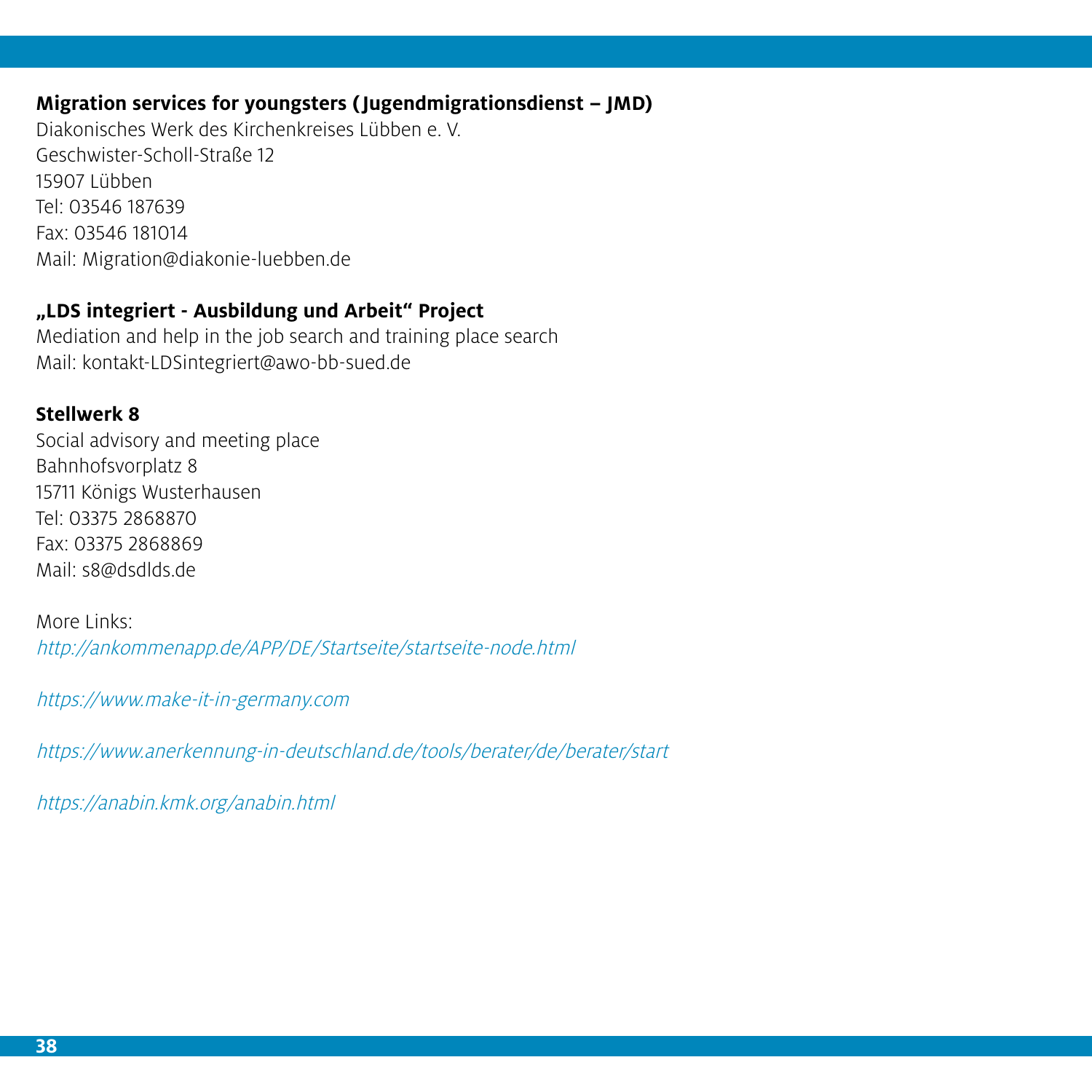Bundesland / federal state: Brandenburg Brandenburg

Wasserfläche / Water Surface Area: 91 km² = 160 lakes (Stand 01/17)

Erholungsfläche / Leisure Area: 15,7 km² (Stand 01/17)

2 Naturparks / 2 nature parks: 1.180 km² Stand 12/17)

14 Landschaftsschutzgebiete / 14 protected natural areas: 1.450 km² Stand 12/17)

75 Naturschutzgebiete / 75 nature reserves: 240 km² Stand 12/17)

Biosphärenreservat Spreewald / Spreewald biosphere reserve: 480 km² (Stand 12/17)

Einwohner / Population: 171.372 (Stand 03/2020)

Lage / Location: From the south-east border of the capital city Berlin to the Spreewald and the margins of Lower Fläming

Kreisstadt / County Town: Lübben (Spreewald)/Lubin (Błota)

Fläche / Surface Area: 2.261 km² (=7,7 % of Brandenburg's total area)

Größte Städte / Largest Towns: Königs Wusterhausen, Lübben, Luckau, Wildau

Radrouten / cycle paths: 560 km Radrouten / 560 km cycle paths

Wald / Forest: 1.030 km² (Stand 01/17)

Verkehrsanbindungen / Connections: A10, A12, A13, A113, A117, S-Bahn, Regionalverkehr, Hafen in Königs Wusterhausen, Flughafen Berlin Brandenburg in Schönefeld